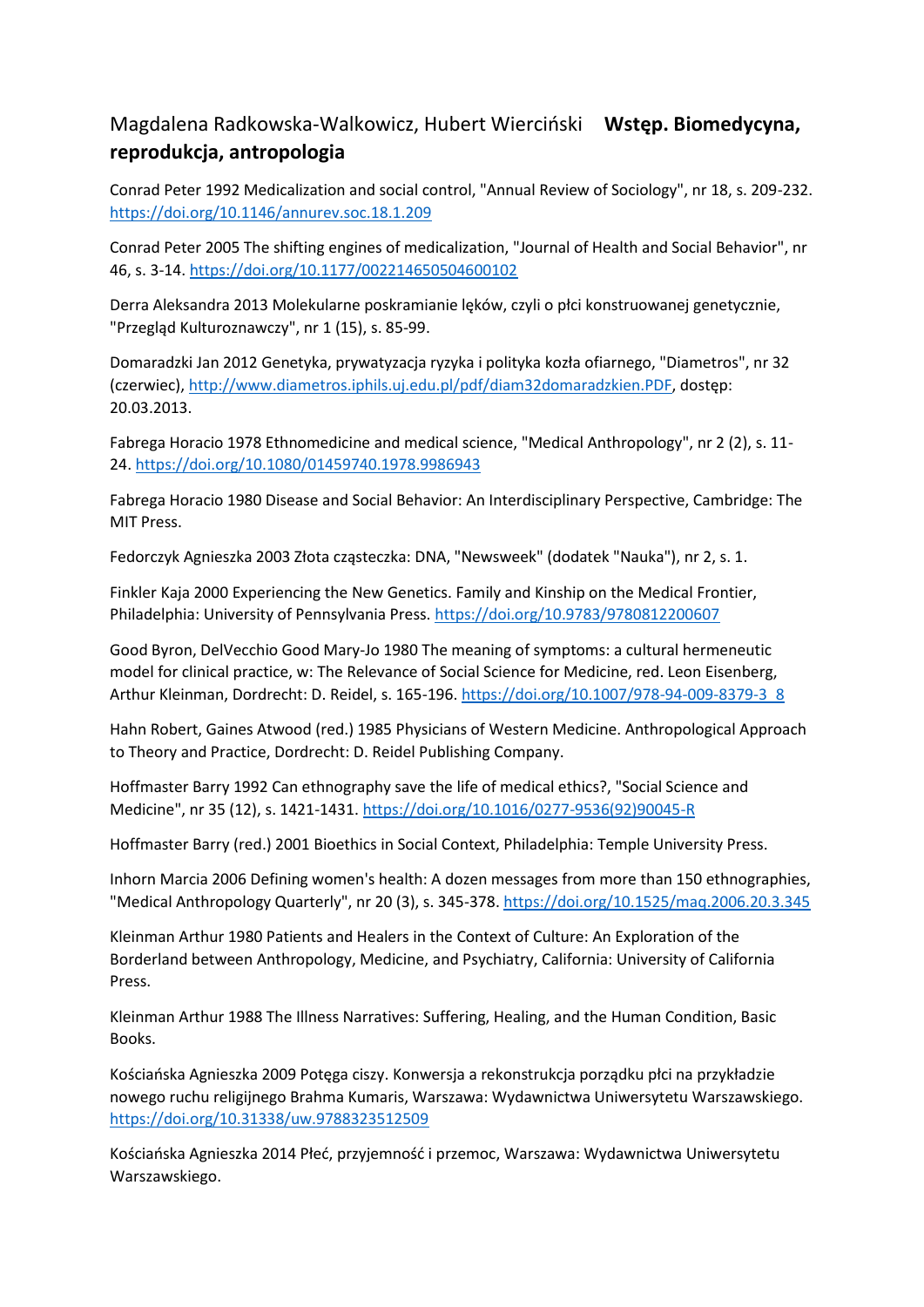Kościańska Agnieszka (red.) 2012 Antropologia seksualności. Teoria. Etnografia. Zastosowanie, Warszawa: Wydawnictwa Uniwersytetu Warszawskiego.

Le Breton David 2004 Genetic fundamentalism or the cult of the gene, "Body & Society", nr 10 (4), s. 1-20. <https://doi.org/10.1177/1357034X04047853>

Lemke Thomas 2010 Biopolityka, przeł. Tomasz Dominiak, Warszawa: Wydawnictwo Sic!

Libiszowska-Żółtkowska Maria, Ogryzko-Wiewiórowska Mirona, Piątkowski Włodzimierz (red.) 1998 Szkice z socjologii medycyny, Lublin: Wydawnictwo UMCS.

Lippman Abby 1991 Prenatal genetic testing and screening: Constructing needs and reinforcing inequities, "American Journal of Law and Medicine", nr 17 (1-2), s. 15-50.

Lock Margaret 1998 Brest cancer: reading the omens, "Anthropology Today", nr 14 (4), s. 7-16. <https://doi.org/10.2307/2783351>

López José 2004 How sociology can save bioethics... maybe, "Sociology of Health & Illness", nr 26 (7), s. 875-896. <https://doi.org/10.1111/j.0141-9889.2004.00421.x>

Ostrowska Antonina (red.) 2009 Socjologia medycyny. Podejmowane kategorie, problemy, analizy, Warszawa: IFiS PAN.

Penkala-Gawęcka Danuta 1988 Medycyna tradycyjna w Afganistanie i jej przeobrażenia, Wrocław: Polskie Towarzystwo Ludoznawcze.

Penkala-Gawęcka Danuta 2006 Medycyna komplementarna w Kazachstanie. Siła tradycji i presja globalizacji, Poznań: UAM Wydawnictwo Naukowe.

Penkala-Gawęcka Danuta (red.) 2010 Nie czas chorować? Zdrowie, choroba i leczenie w perspektywie antropologii medycznej, Poznań: Biblioteka Telgte.

Penkala-Gawęcka Danuta, Main Izabella, Witeska-Młynarczyk Anna (red.) 2012 W zdrowiu i chorobie... z badań antropologii medycznej i dyscyplin pokrewnych, Poznań: Biblioteka Telgte.

Piątkowski Włodzimierz, Płonka-Syroka Bożena (red.) 2008 Socjologia i antropologia medycyny w działaniu, Wrocław: Oficyna Wydawnicza Arboretum.

Rabinow Paul 1996 Artificiality and enlightenment: From sociobiology to biosociality, w: Essays on the Anthropology of Reason, Princeton: Princeton University Press, s. 91-111.

Radkowska-Walkowicz Magdalena 2012 The creation of "monsters": the discourse of opposition to in vitro fertilization in Poland, "Reproductive Health Matters", listopad, s. 30-37. [https://doi.org/10.1016/S0968-8080\(12\)40647-4](https://doi.org/10.1016/S0968-8080(12)40647-4)

Radkowska-Walkowicz Magdalena 2013a Doświadczenie in vitro. Niepłodność i nowe technologie reprodukcyjne w perspektywie antropologicznej, Warszawa: Wydawnictwa Uniwersytetu Warszawskiego. <https://doi.org/10.31338/uw.9788323513032>

Radkowska-Walkowicz Magdalena 2013b Who is afraid of Frankenstein? Polish debate on in-vitro fertilization, "Ethnologia Europea. Journal of European Ethnology" nr 2 (42), s. 69-84.

Rakowski Tomasz 2008 Medycyna humanistyczna. Nowe wyzwania w praktyce lekarskiej, "Medycyna po dyplomie", nr 10, s. 206-212.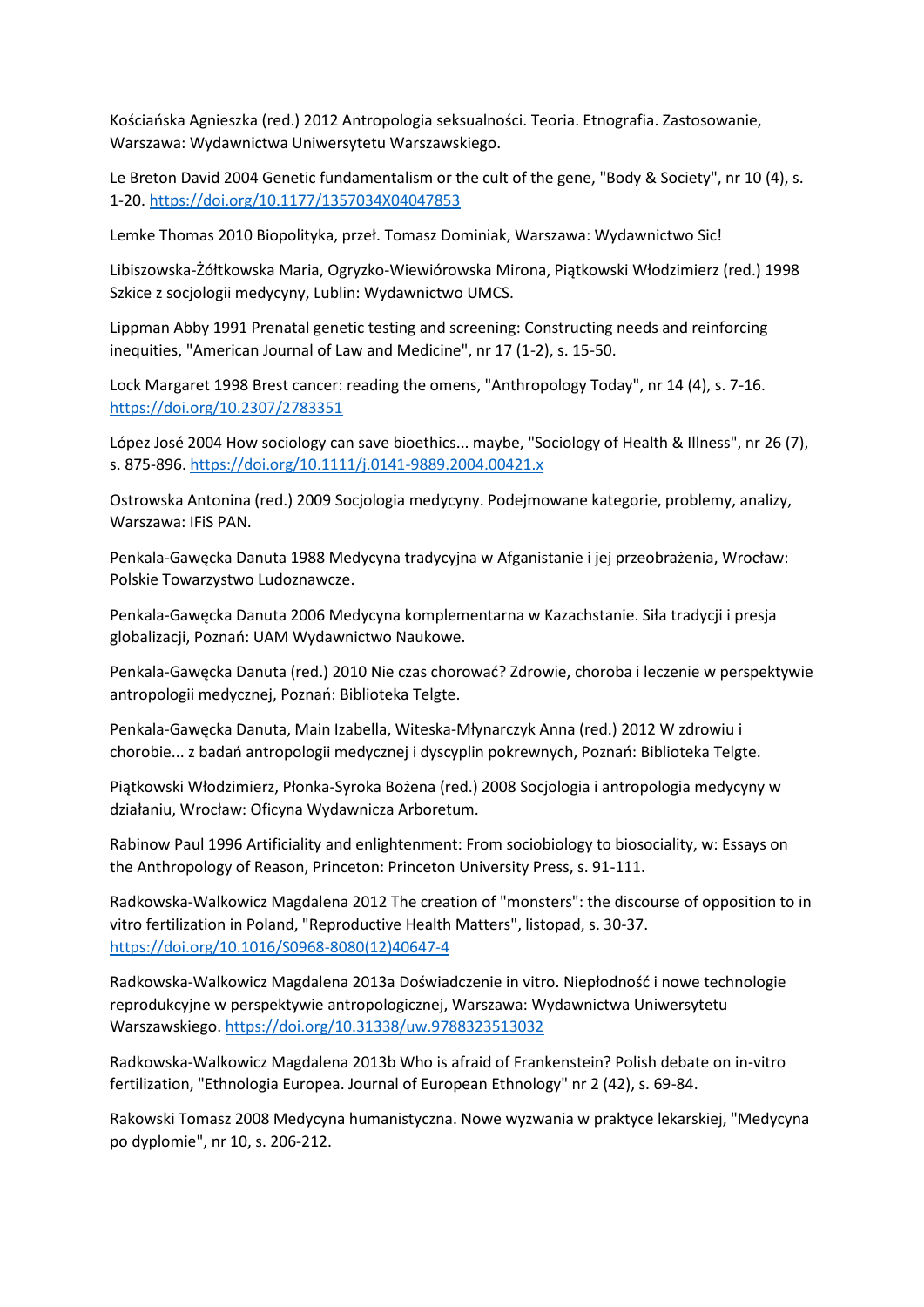Rapp Rayna 2000 Testing Women, Testing the Fetus: The Social Impact of Amniocentesis in America, New York: Routledge.

Rapp Rayna 2001 Gender, body, biomedicine: how some feminist concerns dragged reproduction to the center of social theory, "Medical Anthropology Quarterly", nr 15 (4), s. 466-477. <https://doi.org/10.1525/maq.2001.15.4.466>

Rapp Rayna, Ginsburg Faye 2007 Enlarging reproduction, screening disability, w: Reproductive Disruptions: Gender, Technology, and Biopolitics in the New Millennium (Fertility, Reproduction and Sexuality), red. Marcia C. Inhorn, New York: Berghahn Books.

Rose Nikolas 2007 The Politics of Life Itself: Biomedicine, Power, and Subjectivity in the Twenty-First Century, Oxford: Princeton University Press. <https://doi.org/10.1515/9781400827503>

Rose Nikolas 2011 Polityka życia samego, "Praktyka Teoretyczna", nr 2-3, [http://www.praktykateoretyczna.pl/PT\\_nr2-3\\_2011\\_Biopolityka/14.rose.pdf,](http://www.praktykateoretyczna.pl/PT_nr2-3_2011_Biopolityka/14.rose.pdf) dostęp: 20.03.2013.

Wexler Alice Ruth 2000 Chorea/graphing chorea. The dancing body of Huntington's disease, w: Biotechnology and Culture, red. Paul E. Brodwin, Bloomington, Indianapolis: Indiana University Press.

## Anna Wądołowska **Biomedycyna a zdrowie reprodukcyjne kobiet z Regionu Indian Purhépecha w Meksyku**

Argueta Villamar Arturo 2008 Los saberes p'urhépecha. Los animales y el diálogo con la naturaleza, México: Programa de Naciones Unidas para el Medio Ambiente.

Baer Hans A., Singer Merrill, Susser Ida 1997 Medical Anthropology and the World System. A Critical Perspective, London: Bergin & Garvey.

Browner Carole H. 1993 The politics of reproduction in Mexican village, w: Gender in Cross-Cultural Perspective, red. Caroline B. Brettell, Carolyn F. Sargent, New Jersey: Prentice-Hall, s. 385-395.

Campos Navarro Carlos 1996 Legitimidad social y proceso de legalización de la medicina indígena en América Latina. Estudio en México y Bolivia, Tesis, México: Universidad Nacional Autónoma de México.

2011 Censo de Población y Vivienda (2010). Panorama sociodemográfica de México, México: INEGI.

Chant Sylvia, Craske Nikki 2003 Gender in Latin America, New Jersey: Rutgers University Press. <https://doi.org/10.3362/9781909013209.000>

Cimandamore Alberto D., Eversole Robyn, McNeish John-Andrew (red.) 2006 Pueblos indígenas y pobreza. Una introducción a los enfoques multidisciplinarios, Buenos Aires: Consejo Latinoamericano de Ciencias Sociales.

Elu María del Carmen 1993 Abortion Yes, Abortion No, in Mexico, "Reproductive Health Matters", nr 1 (1), s. 58-66. [https://doi.org/10.1016/0968-8080\(93\)90062-X](https://doi.org/10.1016/0968-8080(93)90062-X)

Falquet Jules 2003 Mujeres, feminismo y desarrollo: una análisis crítico de las políticas de las instituciones internacionales, "Desacatos. Revista de Antropología Social", nr 11, s. 13-35. <https://doi.org/10.29340/11.1134>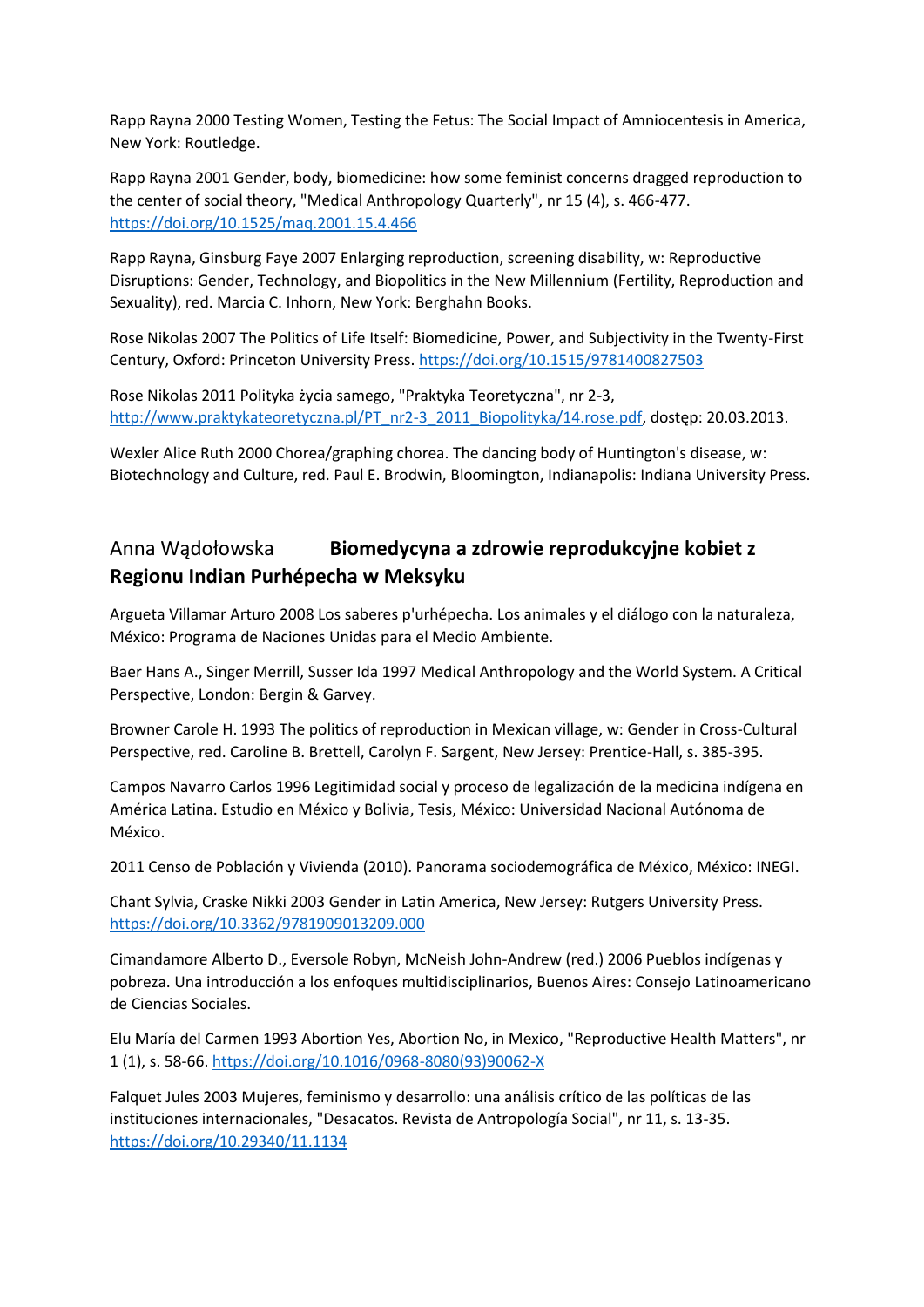Fernández Ham Patricia i in. 2006 Indicadores con perspectiva de género para los pueblos indígenas, México: Comisión Nacional para el Desarrollo de los Pueblos Indígenas.

Figueroa Perea Juan-Guillermo 1999 Derechos reproductivos y el espacio de las instituciones de salud: algunos apuntes sobre la experiencia mexicana, w: Derechos reproductivos de las mujeres: Un debate sobre justicia Social en México, red. Ana Ortiz-Ortega, México: EDAMEX, s. 147-190.

Freyermuth Enciso Graciela 2003 Las mujeres de humo. Morir en Chenalhó. Género, etnia y generación, factores constitutivos del riesgo durante la maternidad, México: Centro de Investigaciones y Estudios Superiores en Antropología Social.

Gallardo Ruiz Juan 2002 Medicina tradicional P'urhepecha, Zamora: El Colegio de Michoacán.

Ginsburg Faye, Rapp Rayna 1991 The politics of reproduction, "Annual Review of Anthropology", nr 20, s. 311-343. <https://doi.org/10.1146/annurev.an.20.100191.001523>

Gutmann Matthew 2007 Fixing Men. Sex, Birth Control and AIDS in Mexico, Berkeley: University of California Press.

Hernández Sáenz Luz María, Foster George 2001 Curers and Their Cures in Colonial New Spain and Guatemala. The Spanish Component, Austin: University of Texas, s. 19-46.

Hughes Charles C. 1996 Ethnopsychiatry, w: Handbook of Medical Anthropology Contemporary Theory and Method, red. Thomas M. Johnson, Carolyn F. Sargent, New York: Praeger, s. 131-151.

Langer Ana, Romero Mariana 1998 El embarazo, el parto y el puerperio ¿Bajo qué condiciones se reproducen las mujeres en México?, w: Mujer: Sexualidad y salud reproductiva en México, red. Ana Langer, Kathryn Tolbert, México: EDAMEX, s. 13-37.

Mora Germán, Yunes João 1993 Maternal mortality an overlooked tragedy, w: Gender, Women, and Health in the Americas, red. Elsa Gómez Gómez, Washington: Pan American Health Organization, s. 62-79.

Navarro Chávez José C.L. 2008 Informe sobre Desarrollo Humano. Michoacán 2007, México: Programa de las Naciones Unidas para el Desarrollo.

Penkala-Gawęcka Danuta 1988 Medycyna tradycyjna w Afganistanie i jej przeobrażenia, Wrocław: Polskie Towarzystwo Ludoznawcze.

Rubinstein Robert A., Lane Sandra D. 1996 International health and gevelopment, w: Medical Anthropology: Contemporary Theory and Method, red. Thomas M. Johnson, Carolyn F. Sargent, Westport: Greenwood Press, s. 386-423.

Sánchez Bringas Ángeles 2003 Mujeres, maternidad y cambio. Prácticas reproductivas y experiencias maternas en la ciudad de México, México: Universidad Nacional Autónoma de México.

Sánchez López Gabriela, Pedraz Espinoza Laura Patricia 2008 Living in poverty: An analysis of health, disease and care processes among rural indigenous households, w: Ten Years of Intervention; External Evaluation of Oportunidades 2008 in Rural Areas (1997-2007), t. 2: The Challenge of Services Quality: Health and Nutrition Outcomes, México: SEDESOL, s. 101-206.

Sargent Carolyn F., Gulbas Lauren E. 2011 Situating birth in the anthropology of reproduction, w: Companion to Medical Anthropology, red. Merrill Singer, Pamela I. Erickson, West Sussex: Wiley-Blackwell, s. 289-304. <https://doi.org/10.1002/9781444395303.ch14>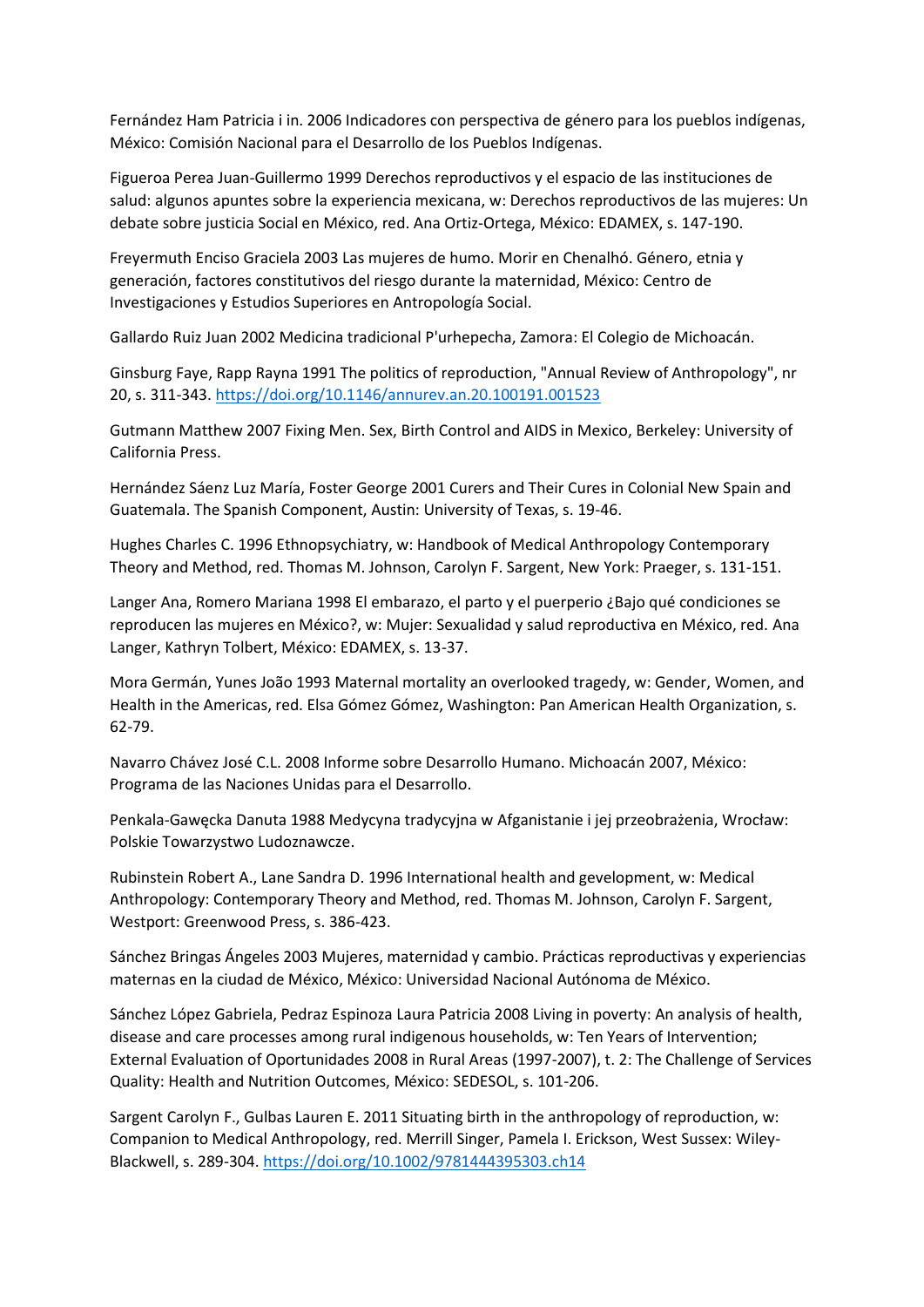Sieglin Veronika 2004 Modernización rural y devastación de la cultura tradicional campesina, México: Plaza y Valdés.

Szasz Ivonne 2003 Relaciones e identidades de género, sexualidad y salud reproductiva, w: Salud y Derechos Reproductivos en Zonas Indígenas de México. Memoria del Seminario de Investigación, red. Soledad González Montes, México: El Colegio de México, s. 12-16.

Vallarta Vázquez María de la Concepción 2005 El consentimiento informado: un derecho reproductivo en México, w: Nuevas maternidades y derechos reproductivos, red. Marta Torres, México: El Colegio de México, s. 239-274.

Ventura Patiño María del Carmen 2003 Disputas por el gobierno local en Tarecuato, Michoacán, 1942-1999, Zamora: El Colegio de Michoacán.

Zolla Carlos, Carrillo Ana María 1998 Mujeres, saberes médicos e institucionalización, w: La condición de la mujer en el espacio de la salud, red. Juan G. Figueroa Perea, México: El Colegio de México, s. 167-198. <https://doi.org/10.2307/j.ctv6mtcwj.10>

Zúñiga Elena, Zubieta Beatriz (red.) 2001 Cuadernos de salud reproductiva. Michoacán, México: Consejo Nacional de Población.

#### **Źródła internetowe**

[www.inegi.org.mx](http://www.inegi.org.mx/)

# Iva Šmídová, Lenka Slepičková **Medycyna jako reprodukowana bezsilność. Codzienność czeskiej medycyny reprodukcyjnej z punktu widzenia lekarzy i lekarek**

Clarke Adele E. i in. 2003 Biomedicalization: Technoscientific transformations of health, illness, and U.S. biomedicine, "American Sociological Review", nr 68 (2), s. 161-194. <https://doi.org/10.2307/1519765>

Cockerham William C. 2009 Medical Sociology, Upper Saddle River, N.J.: Prentice Hall.

Conrad Peter 1992 Medicalization and social control, "Annual Review of Sociology", nr 18, s. 209-232. <https://doi.org/10.1146/annurev.soc.18.1.209>

Dent Mike 2006 Disciplining the medical profession? Implications of patient choice for medical dominance, "Health Sociology Review", nr 5, s. 458-468. <https://doi.org/10.5172/hesr.2006.15.5.458>

Evetts Julia 2007 "Professionalism and Managerialism: Organizational Control 'from a Distance'". Referat przedstawiony na Ph.D. workshop of the 8th ESA Conference Glasgow, 7-9 września 2007.

Foucault Michel 1999 Dějiny sexuality I. Vůle k vědění, Praha: Hermann & synové.

Freidson Eliot 1988 Profession of Medicine, Chicago, London: University of Chicago Press.

Hrešanová Ema, Hasmanová Marhánková Jaroslava 2008 Nové trendy v českém porodnictví a sociální nerovnosti mezi rodičkami, "Sociologický časopis/Czech Sociological Review", nr 44 (1), s. 83-112.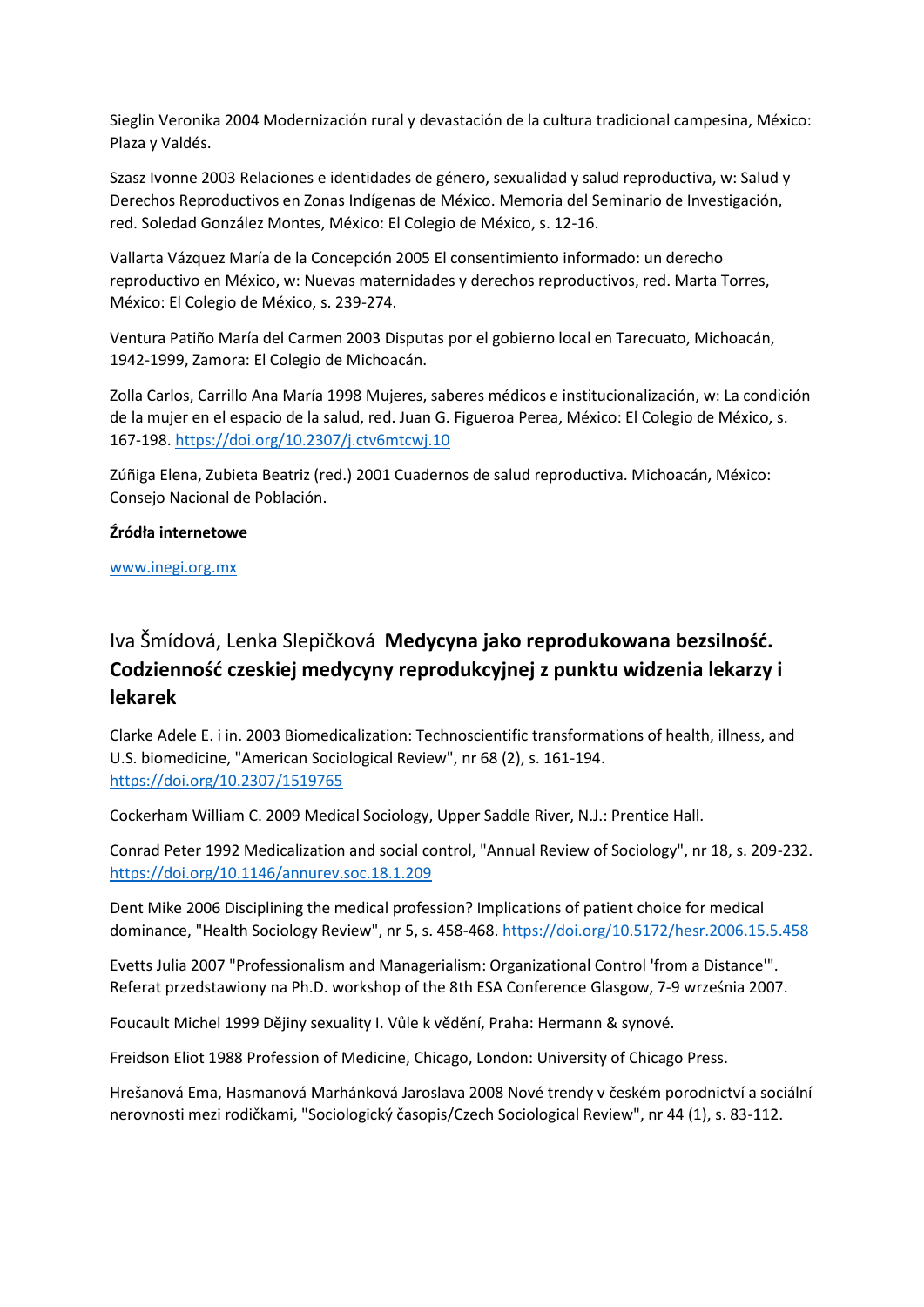Jordan Brigitte 1997 Authoritative knowledge and its construction, w: Childbirth and Authoritative Knowledge. Cross-cultural perspectives, red. Robbie Davis-Floyd, Carolyn F. Sargent, Berkeley, Los Angeles: University of California Press, s. 55-79.

Křížová Eva 2006 Proměny lékařské profese z pohledu sociologie, Praha: Slon.

Lupton Deborah 2003 Medicine as Culture: Illness, Disease and the Body in Western Societies, London, Thousand Oaks, New Delhi: SAGE Publications.

MacDonald Keith M. 1995 The Sociology of Professions, London: Sage.

McKinlay John B., Stoeckle John D. 1988 Corporatization and the social transformation of doctoring, "International Journal of Health Services", nr 18 (2), s. 191-205. [https://doi.org/10.2190/YEVW-6C44-](https://doi.org/10.2190/YEVW-6C44-YCYE-CGEU) [YCYE-CGEU](https://doi.org/10.2190/YEVW-6C44-YCYE-CGEU)

Slepičková Lenka 2007 Vajíčko, spermie, zkumavka... A Gender. Postoje českých žen a mužů k asistované reprodukcji a adoptivnímu rodičovství, "Gender - rovné příležitosti - výzkum", nr 8 (2), s. 68-75.

Slepičková Lenka 2009 Neplodnost jeho a neplodnost její: Genderové aspekty asistované reprodukce, "Sociologický časopis/Czech Sociological Review", nr 45 (1), s. 177-203.

Slepičková Lenka, Šlesingerová Eva, Šmídová Iva 2012 Biomoc a reprodukční biomedicína v České republice (Biopower and reproductive medicine in the Czech Republic), "Sociologický časopis/Czech Sociological Review", nr 48 (1), s. 85-106.

Slepičková Lenka, Šmídová Iva 2014 Postoje českých lékařů k medicíně a ke změnám v praxi reprodukční medicíny, "Data a výzkum SDA Info", nr 8 (1), s. 63-93. <https://doi.org/10.13060/23362391.2014.8.1.110>

Šmídová Iva 2014 Condemned to rule: Masculine domination and hegemonic masculinities of doctors in maternity wards, w: Feminism from the Margins: Issues in Czech Women's and Gender Studies Discourse and Praktice, red. Iveta Jůsová, Jiřina Šiklová, Bloomington: Indiana University Press (w druku).

Šmídová Iva, Slepičková Lenka 2013 Lékaři a vyhoření: ožehavá každodennost medicíny pohledem sociologie, w: Burnout syndrom jako mezioborový jev, red. Radek Ptáček, Jiří Raboch, Vladimír Kebza, Praha: Grada Publishing, s. 97-104.

Whittaker Andrea, Speier Amy 2010 'Cycling Overseas': Care, commodification, and stratification in cross-border reproductive travel, "Medical Anthropology", nr 4 (29), s. 363-383. <https://doi.org/10.1080/01459740.2010.501313>

Zola Irving Kenneth 1972 Medicine as an institution of social control, "The Sociological Review", nr 4 (20), s. 487-504. <https://doi.org/10.1111/j.1467-954X.1972.tb00220.x>

## Elżbieta Korolczuk **Niepłodność, tożsamość, obywatelstwo. Analiza społecznej mobilizacji wokół dostępu do in vitro w Polsce** .

Allison Jill 2011 Conceiving silence: infertility as discursive contradiction in Ireland, "Medical Anthropology Quarterly", t. 3, nr 25 (1), s. 1-21. <https://doi.org/10.1111/j.1548-1387.2010.01123.x>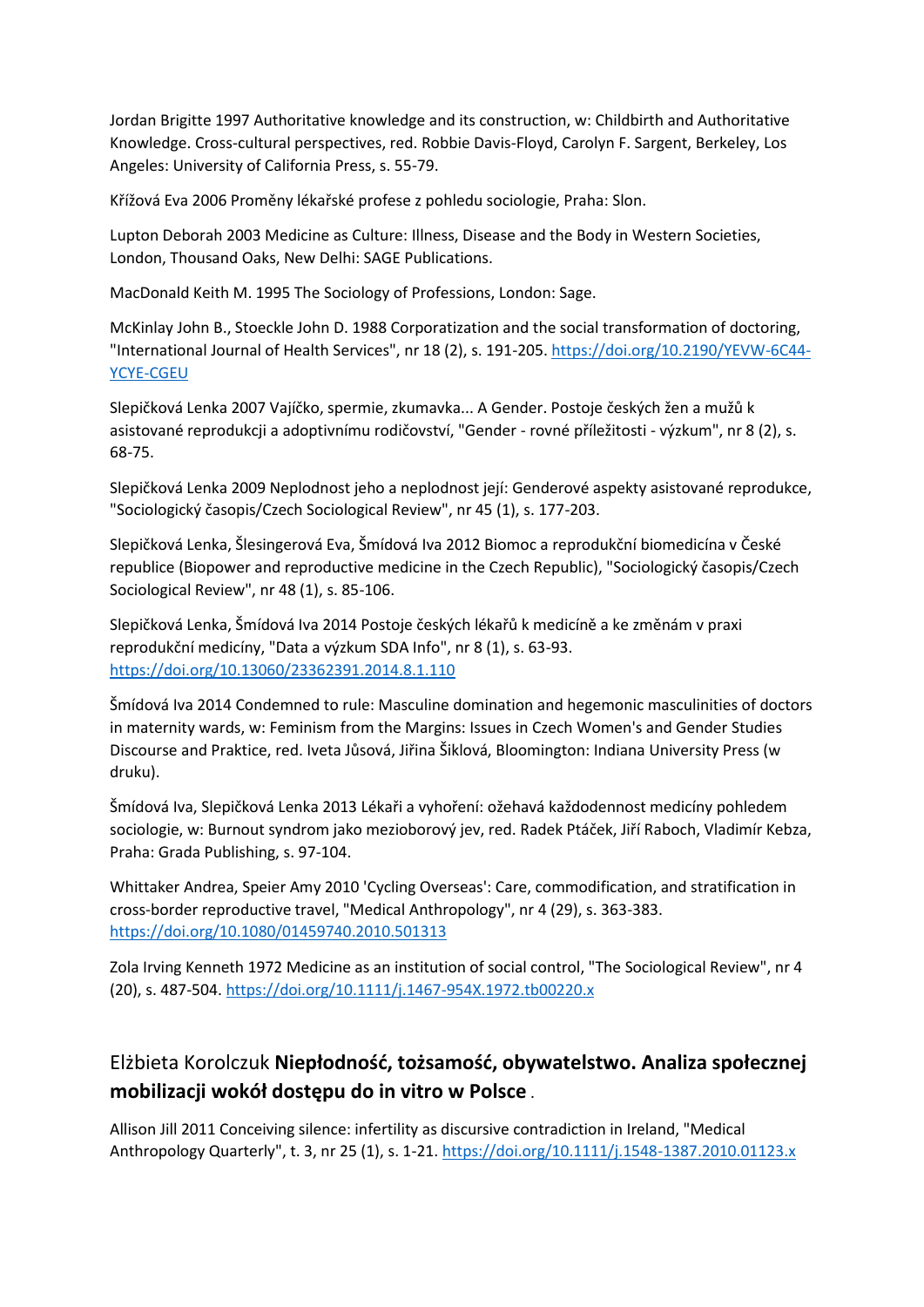Becker Gay, Nachtigall Robert 1992 Eager for medicalization: The social production of infertility as disease, "Sociology of Health and Illness", nr 14, s. 456-471. [https://doi.org/10.1111/1467-](https://doi.org/10.1111/1467-9566.ep10493093) [9566.ep10493093](https://doi.org/10.1111/1467-9566.ep10493093)

Brown Phil, Zavestoski Stephen (red.) 2005 Social Movements in Health, New York, London: Blackwell.

Browner H. Carole, Sargent F. Carolyn (red.) 2011 Reproduction, Globalization and the State, Durham, London: Duke University Press.

Callon Michel, Rebeharisoa Vololona 2008 The growing engagement of emergent concerned groups in political and economic life. Lessons from the French Association of Neuromuscular Disease Patients, "Science, Technology and Human Values", nr 33 (2), s. 230-261. <https://doi.org/10.1177/0162243907311264>

Corea Gena 1985 The Mother Machine: Reproductive Technologies from Artificial Insemination to Artificial Wombs, New York: Harper & Row. <https://doi.org/10.1097/00005721-198609000-00014>

Cussins Charis 1998 Producing reproduction: techniques of reproduction and naturalization in infertility clinics, w: Reproducing Reproduction. Kinship, Power, and technological Innovation, red. Sarah Franklin, Helena Ragone, Philadelphia: University of Pennsylvania Press, s. 66-101.

Dembińska Aleksandra 2012 Bioethical dilemmas of assisted reproduction in the opinions of Polish women in infertility treatment: a research report, "Journal of Medical Ethics", nr 38, s. 731-734. <https://doi.org/10.1136/medethics-2011-100421>

Dolińska Barbara 2009 Uczciwość i wiarygodność nauki - odpowiedzialność za słowa w walce o dopuszczalność in vitro, "Nauka", nr 4, s. 87-101.

Franklin Sarah 1997 Embodied Progress. A Cultural Account of Assisted Reproduction, London, New York: Routledge.

Franklin Sarah 2012 Five million miracle babies later: The biocultural legacies of IVF, w: Reproductive Technologies as Global Form, red. Michi Knecht, Maren Klotz, Stefan Beck, Frankfurt-on-Main: Campus Verlag, s. 27-58.

Franklin Sarah, Ragone Helena 1998 Reproducing Reproduction. Kinship, Power, and Technological Innovation, Philadelphia: University of Pennsylvania Press.

Gibbon Sarah, Novas Carlos (red.) 2008 Biosocialities, Genetics and the Social Sciences Making Biologies and Identities, London, New York: Routledge.

Ginsburg Faye D., Rapp Rayna (red.) 1995 Conceiving the New World Order: The Global Politics of Reproduction, Berkeley: University of California Press.

Gorlach Krzysztof, Mooney H. Patrick (red.) 2008 Dynamika życia społecznego. Współczesne koncepcje ruchów społecznych, Warszawa: Wydawnictwo Scholar.

Gozdecka Dorota S. 2012 The Polish catholic church and the regulation of IVF in Poland: Polarised political discourses and the battle over 'proper' reproduction, "Feminist Law", nr 2 (1), s. 1-40.

Hryciuk Renata E., Korolczuk Elżbieta 2013 At the intersection of gender and class: Social mobilization around mothers' rights in Poland, w: Beyond NGO-ization: The Development of Social Movements in Central and Eastern Europe, red. Kerstin Jacobsson, Steven Saxonberg, London: Ashgate Press.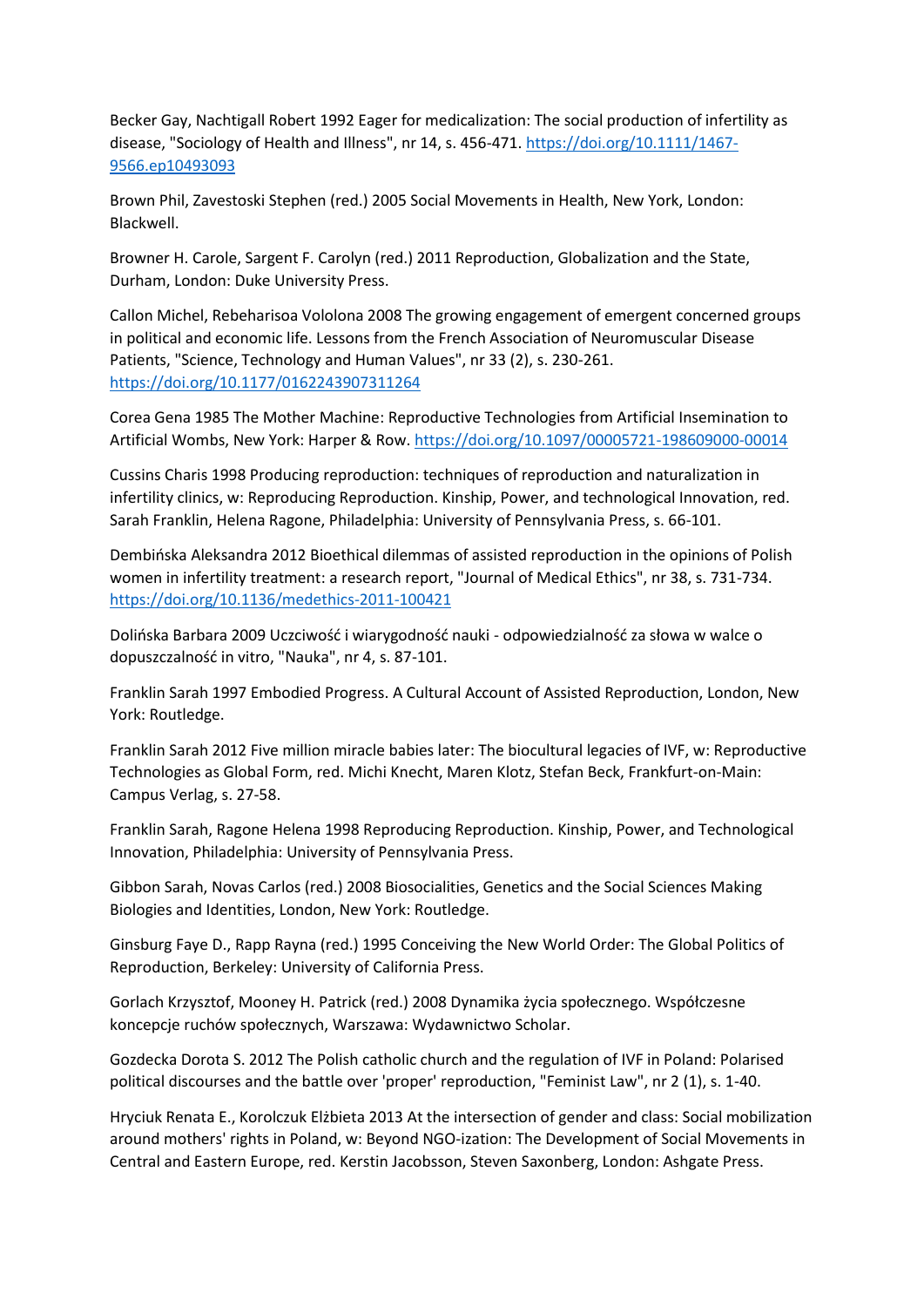Inhorn C. Marcia, van Balen Frank (red.) 2002 Infertility around the Globe. New Thinking on Childlessness, Gender, and Reproductive Technologies, Berkeley, Los Angeles, London: University of California Press.

Jasper James 2004 A strategic approach to collective action: Looking for agency in social movement choices, "Mobilization" nr 9, s. 1-13.

Jong de Willemijn, Tkach Olga (red.) 2009 Making Bodies, Persons and Families. Normalising Reproductive Technologies in Russia, Switzerland and Germany, Berlin, Hamburg, Münster: LIT Verlag.

Just Edyta Magdalena 2008 New Reproductive Assemblages: Understanding, Managing and 'Using' Human In Vitro Fertilization (IVF). Niepublikowana praca doktorska, Utrecht: Utrecht University.

Knecht Michi, Klotz Maren, Beck Stefan (red.) 2012 Reproductive Technologies as Global Form, Frankfurt-on-Main: Campus Verlag.

Korolczuk Elżbieta 2013 "Wystarczy in vitro, aby zniknęły całe narody". Analiza wybranych strategii retorycznych oponentów in vitro w Polsce. Seria Analiz Fundacja Boella, [http://www.pl.boell.org/downloads/Korolczuk\\_in\\_vitro.pdf](http://www.pl.boell.org/downloads/Korolczuk_in_vitro.pdf) (dostęp: 30.12.2013).

Korolczuk Elżbieta 2014 Terms of engagement. Re-defining identity and infertility on-line, "Culture Unbound: Journal of Current Cultural Research", nr 6, s. 432-449. <https://doi.org/10.3384/cu.2000.1525.146431>

Kowalska-Leder Justyna 2008 Porodówka, w: Obyczaje polskie. Wiek XX w krótkich hasłach, red. Małgorzata Szpakowska, Warszawa: Wydawnictwo W.A.B., s. 245-253.

Kulawik Teresa 2011 The politics of human embryo research in Poland, w: Exploring Central and Eastern Europe's Biotechnological Landscape: Transitioning the Life Sciences, red. Peter Robbins, Farah Huzai, Springer Science + Business Media B.V., s. 55-78. [https://doi.org/10.1007/978-90-481-](https://doi.org/10.1007/978-90-481-9784-2_4) [9784-2\\_4](https://doi.org/10.1007/978-90-481-9784-2_4)

Longchamps de Bérier Franciszek 2013 In vitro niczego nie załatwia, "UważamRze", 11-17 lutego.

Młodawska Agata 2012 Tradycyjna polska stygmatyzacja czy ponowoczesne neoliberalne wykluczenie? Analiza internetowego dyskursu kobiecej bezdzietności, w: Pożegnanie z Matką Polką?, red. Renata E. Hryciuk, Elżbieta Korolczuk, Warszawa: Wydawnictwa Uniwersytetu Warszawskiego, s. 97-126. <https://doi.org/10.31338/uw.9788323511175.pp.97-124>

Payne Gunnarsson Jenny 2013 Reproduction in Transition: Cross-border egg donation, biodesirability and new reproductive subjectivities on the European fertility market, "Gender, Place and Culture: A Journal of Feminist Geography", publikacja on-line 24.09.2013.

Polat Nurhak 2012 Concerned groups in the field of reproductive technologies: a Turkish case study, w: Reproductive Technologies as Global Form, red. Michi Knecht, Maren Klotx, Stefan Beck, Frankfurt, New York: Campus Verlag, s. 197-228.

Polletta Francesca, Jasper James M. 2001 Collective identity and social movements, "Annual Review of Sociology", nr 27, s. 283-305. <https://doi.org/10.1146/annurev.soc.27.1.283>

Radkowska-Walkowicz Magdalena 2012 The creation of "monsters": the discourse of opposition to in vitro fertilization in Poland, "Reproductive Health Matters", nr 20 (40), s. 30-37. [https://doi.org/10.1016/S0968-8080\(12\)40647-4](https://doi.org/10.1016/S0968-8080(12)40647-4)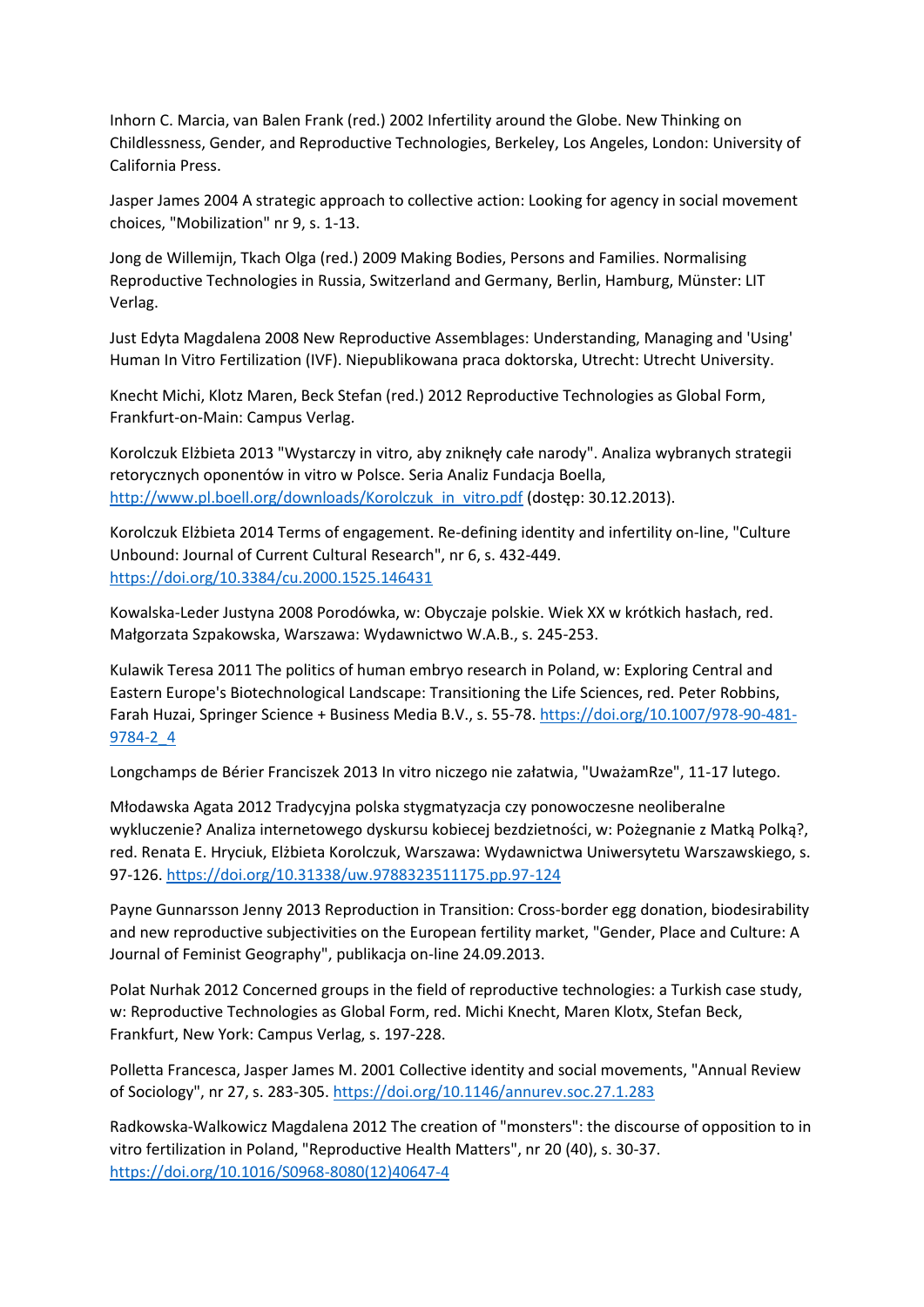Radkowska-Walkowicz Magdalena 2013 Doświadczenie in vitro. Niepłodność i nowe technologie reprodukcyjne w perspektywie antropologicznej, Warszawa: Wydawnictwa Uniwersytetu Warszawskiego. <https://doi.org/10.31338/uw.9788323513032>

Rose Nicolas, Novas Carlos 2005 Biological citizenship, w: Global Assemblages, red. Aihwa Ong, Stephen J. Collier, New York, London: Blackwell, s. 439-463. <https://doi.org/10.1002/9780470696569.ch23>

Sandelowski Margarete, de Lacey Sheryl 2002 The uses of a "disease". Infertility as rhetorical vehicle, w: Infertility around the Globe. New Thinking on Childlessness, Gender, and Reproductive Technologies, red. Marcia C. Inhorn, Frank van Balen, Berkeley, Los Angeles, London: University of California Press, s. 33-51.

Sunde Arne 2012 Assisted reproduction: what is next and why?, prezentacja podczas konferencji "Thought as Action. Gender, Democracy, Freedom", Uniwersytet Bergen, Norwegia.

Throsby Karen 2004 When IVF Fails: Feminism, Infertility and Negotiation of Normality, London: Palgrave. <https://doi.org/10.1057/9780230505704>

Throsby Karen 2006 The unaltered body? Rethinking the body when IVF fails, "Science Studies", nr 19 (2), s. 77-97.

#### Anna Krawczak **Czego nie widać. Obszary przemilczeń w polskiej debacie o in vitro na podstawie zagadnienia dawstwa heterologicznego** .

Blakeslee Sandra 1984 Infertile has baby through embryo transfer, "The New York Times", 4 lutego, wersja online, [http://www.nytimes.com/1984/02/04/us/infertile-woman-has-baby-throughembryo](http://www.nytimes.com/1984/02/04/us/infertile-woman-has-baby-throughembryo-transfer.html)[transfer.html,](http://www.nytimes.com/1984/02/04/us/infertile-woman-has-baby-throughembryo-transfer.html) dostęp: 30.10.2013.

Brahams Diana 1983 In-vitro fertilisation and related research: Why parliament must legislate, "The Lancet", nr 2, s. 726-729. [https://doi.org/10.1016/S0140-6736\(83\)92259-6](https://doi.org/10.1016/S0140-6736(83)92259-6)

Buster John 1983 Non-surgical transfer of an in vivo fertilized donated ova to five infertile women: report of two pregnancies, "The Lancet", nr 2, s. 223-224. [https://doi.org/10.1016/S0140-](https://doi.org/10.1016/S0140-6736(83)90208-8) [6736\(83\)90208-8](https://doi.org/10.1016/S0140-6736(83)90208-8)

Ciąg dalszy... 2009 Ciąg dalszy dyskusji o in vitro - czy można adoptować zarodek?, "Rynek Zdrowia", 2 lutego[, http://www.rynekzdrowia.pl/Uslugi-medyczne/Ciag-dalszy-dyskusji-o-invitro-czy-mozna](http://www.rynekzdrowia.pl/Uslugi-medyczne/Ciag-dalszy-dyskusji-o-invitro-czy-mozna-adoptowac-zarodek,4403,8.html)[adoptowac-zarodek,4403,8.html,](http://www.rynekzdrowia.pl/Uslugi-medyczne/Ciag-dalszy-dyskusji-o-invitro-czy-mozna-adoptowac-zarodek,4403,8.html) dostęp: 13.02.2014.

Clarke Gary 2006 A.R.T. and history, 1678-1978, "Human Reproduction", nr 21, s. 1645-1650. <https://doi.org/10.1093/humrep/del067>

Daniels Ken 2006 Sharing information with adults conceived as a result of donor insemination, "Human Fertility", nr 9 (2), s. 93-99. <https://doi.org/10.1080/14647270500509699>

Devroey Paul 1989 Establishment of 22 pregnancies after oocyte and embryo donation, "British Journal of Obstetrics & Gynaecology", nr 96, s. 900-906. [https://doi.org/10.1111/j.1471-](https://doi.org/10.1111/j.1471-0528.1989.tb03343.x) [0528.1989.tb03343.x](https://doi.org/10.1111/j.1471-0528.1989.tb03343.x)

Devroey Paul 1992 Pregnancies after intracytoplasmic injection of single spermatozoon into an oocyte, "The Lancet", nr 340, s. 17-18. [https://doi.org/10.1016/0140-6736\(92\)92425-F](https://doi.org/10.1016/0140-6736(92)92425-F)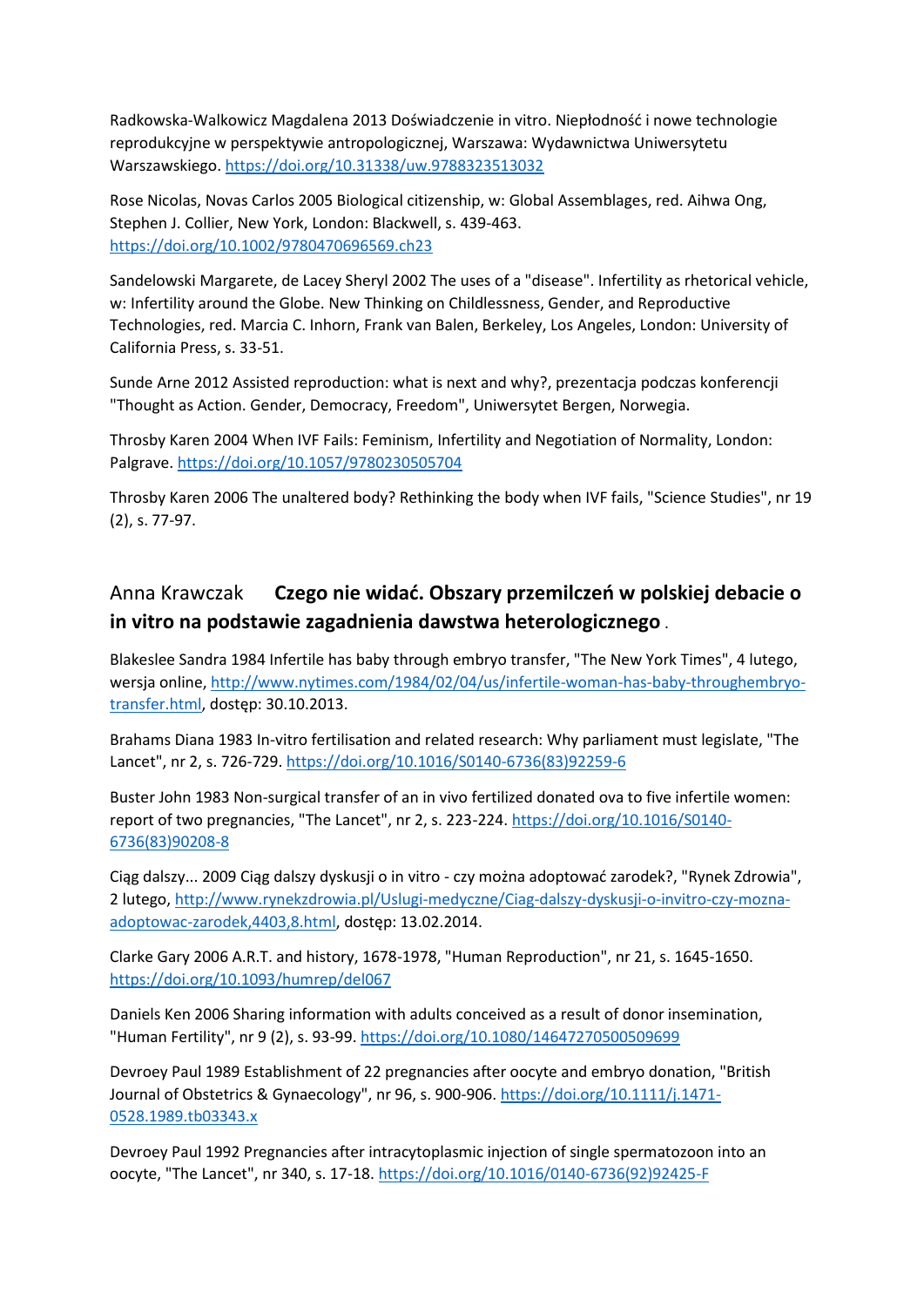Domanowska Agnieszka 2012 Czekałem na panią, Magdo... Pierwsze polskie dziecko in vitro pokazało twarz, "Gazeta Wyborcza", 16 listopada, wersja online,

[http://bialystok.gazeta.pl/bialystok/1,35235,12872547,Czekalem\\_na\\_pania\\_Magdo\\_Pierwsze\\_polski](http://bialystok.gazeta.pl/bialystok/1,35235,12872547,Czekalem_na_pania_Magdo_Pierwsze_polskie_dziecko.html) [e\\_dziecko.html,](http://bialystok.gazeta.pl/bialystok/1,35235,12872547,Czekalem_na_pania_Magdo_Pierwsze_polskie_dziecko.html) dostęp: 01.11.2013.

Dudziak Urszula 2008 Kłamstwo o in vitro, "Nasz Dziennik", tekst zarchiwizowany, bez podania numeru pisma, na stronie: [http://archiwum.dlapolski.pl/informacje/in-vitro.](http://archiwum.dlapolski.pl/informacje/in-vitro)

Evers Hans 2010 Original paper which changed the world of assisted reproduction, "Focus on reproduction", maj 2010, s. 32-34.

Ewidencja spraw o przysposobienie w sądach rodzinnych w latach 1999-2010, Ministerstwo Pracy i Polityki Społecznej.

Filc-Redlińska Izabela 2010 Bank nasienia i jajeczek pięknych ludzi, "Rzeczpospolita", 29 lipca, wersja online: [http://www.rp.pl/artykul/515344.html,](http://www.rp.pl/artykul/515344.html) dostęp: 11.02.2014.

Golombok Susan 2011 Children conceived by gamete donation: Psychological adjustment and mother-child relationships at age 7, "Journal of Family Psychology", nr 25 (2), s. 230-239. <https://doi.org/10.1037/a0022769>

Gowin Jarosław 2009a Polacy przekonają się do tej ustawy, z posłem Jarosławem Gowinem rozmawia Paulina Nowosielska-Kucharska, "Polska the Times", 2 lutego, wersja online, [http://www.polskatimes.pl/artykul/82610,polacy-przekonaja-sie-do-tej-ustawy,id,t.html?cookie=1,](http://www.polskatimes.pl/artykul/82610,polacy-przekonaja-sie-do-tej-ustawy,id,t.html?cookie=1) dostęp: 29.10.2013.

Gowin Jarosław 2009b Aborcja zarodka to zabicie dziecka, z posłem Jarosławem Gowinem rozmawia Paulina Nowosielska-Kucharska, 3 lutego, [http://ekai.pl/wydarzenia/x17960/polskaaborcja-zarodka](http://ekai.pl/wydarzenia/x17960/polskaaborcja-zarodka-to-zabicie-dziecka/)[to-zabicie-dziecka/,](http://ekai.pl/wydarzenia/x17960/polskaaborcja-zarodka-to-zabicie-dziecka/) dostęp: 12.02.2014.

2001 Guidelines for counselling in infertility, Special Interest Group "Psychollogy and counselling", ESHRE 2001[, http://www.eshre.eu/~/media/emagic%20files/SIGs/Psychology/Guidelines.pdf,](http://www.eshre.eu/~/media/emagic%20files/SIGs/Psychology/Guidelines.pdf) dostęp: 20.02.2014.

Hejna Katarzyna 2009 Lesbijki chcą mieć dziecko. Korzystają z pomocy dawcy nasienia, "Serwis Głosu Pomorza GP 24.pl", 9 września, wersja online, [http://www.gp24.pl/apps/pbcs.dll/article?AID=/20090905/MAGAZYN/416771069,](http://www.gp24.pl/apps/pbcs.dll/article?AID=/20090905/MAGAZYN/416771069) dostęp:

Jadva Vasanti 2009 The experiences of adolescents and adults conceived by sperm donation: Comparisons by age of disclosure and family type, "Human Reproduction", nr 24 (8), s. 1909-1919. <https://doi.org/10.1093/humrep/dep110>

Kim Renata 2012 Dwie mamy, dziecko i szafa, "Newsweek", 9 lipca[, http://polska.newsweek.pl/dwie](http://polska.newsweek.pl/dwie-mamy-dziecko-i-szafa,93818,1,1.html)[mamy-dziecko-i-szafa,93818,1,1.html,](http://polska.newsweek.pl/dwie-mamy-dziecko-i-szafa,93818,1,1.html) dostęp: 28.10.2013.

Konik-Korn Marcin 2009 Macierzyństwo bez aureoli, "Tygodnik Katolicki Niedziela", nr 2, wersja online, [http://www.niedziela.pl/artykul/100162/nd/Macierzynstwo-bez-aureoli,](http://www.niedziela.pl/artykul/100162/nd/Macierzynstwo-bez-aureoli) dostęp: 30.10.2013.

1991 Konwencja o Prawach Dziecka z dnia 7 czerwca (Dz.U. z 1991 r. Nr 120 poz. 526).

20.02.2014.

Koper Katarzyna 1990 Trójkąt szczęścia, "Twój Styl", wersja online, [http://www.novum.com.pl/pl/klinika/novum-w-mediach/trojkat-szczescia/,](http://www.novum.com.pl/pl/klinika/novum-w-mediach/trojkat-szczescia/) dostęp: 27.10.2013.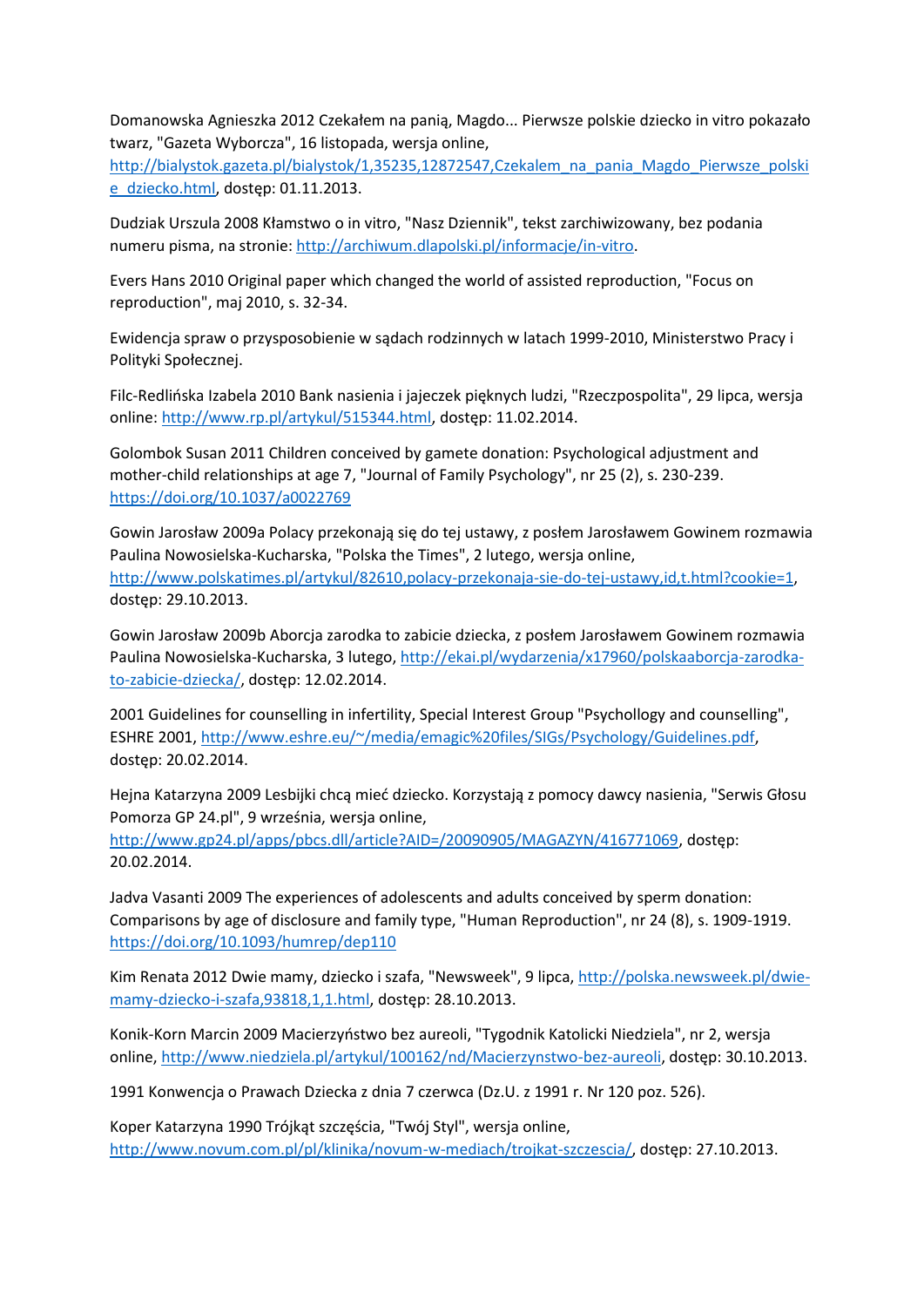Korolczuk Elżbieta 2011 Rodzicielstwo i demokracja, czyli prywatne jest zawsze polityczne, "Kultura Liberalna", 20 grudnia[, http://kulturaliberalna.pl/2011/12/20/leonowicz-soltysiak-ksieniewicz](http://kulturaliberalna.pl/2011/12/20/leonowicz-soltysiak-ksieniewicz-korolczuk-kim-rozmnazanie-polakow/#3)[korolczuk-kim-rozmnazanie-polakow/#3,](http://kulturaliberalna.pl/2011/12/20/leonowicz-soltysiak-ksieniewicz-korolczuk-kim-rozmnazanie-polakow/#3) dostęp: 31.10.2013.

Kozioł Katarzyna 2012 "Matka chrzestna dzieci z in vitro": nigdy nie niszczymy zarodków, z dr Katarzyną Kozioł rozmawia Anna Krawczak, 19 grudnia,

http://www.edziecko.pl/przed\_ciaza/1,87842,13073207, Matka\_chrzestna\_dzieci\_z\_in\_vitro\_\_\_nigd [y\\_nie\\_niszczymy.html,](http://www.edziecko.pl/przed_ciaza/1,87842,13073207,_Matka_chrzestna_dzieci_z_in_vitro___nigdy_nie_niszczymy.html) dostęp: 14.02.2014.

Lorbatch Caroline 2002 Experiences of donor conception: parents, offspring and donors through the years, London: Jessica Kingsley Publishers.

Majka-Rostek Dorota 2013 Lesbijki, geje i ich dzieci - różnorodność form rodzinnych, "Interalia", nr 8, wersja online,

[http://interalia.org.pl/media/2013\\_08/2013\\_08\\_nienormatywne\\_praktyki\\_rodzinne.pdf,](http://interalia.org.pl/media/2013_08/2013_08_nienormatywne_praktyki_rodzinne.pdf) dostęp: 29.10.2013.

Mamo Laura 2007 Queering Reproduction. Achieving Pregnancy in the Age of Technoscience, Durham: Duke University Press. <https://doi.org/10.1215/9780822390220>

Marantz-Henig Robin 2006 Pandora's Baby: How the First Test Tube Babies Sparked the Reproductive Revolution, Cold Spring Harbor Laboratory Press.

Marquadt Elisabeth 2010 My Daddy's Name Is Donor, Institute for American Values, wersja online: [http://www.americanvalues.org/search/item.php?id=25,](http://www.americanvalues.org/search/item.php?id=25) dostęp: 22.05.2014.

2013 Narodowy Program Leczenia Niepłodności Metodą Zapłodnienia Pozaustrojowego na Lata 2013-2016, Ministerstwo Zdrowia, wersja online,<http://www.mz.gov.pl/>

[www.files/ma\\_struktura/docs/program\\_leczenienieplodnosci\\_20032013.pdf,](http://www.files/ma_struktura/docs/program_leczenienieplodnosci_20032013.pdf) dostęp: 25.10.2013.

PAP 2006 Lekarze skazani za śmierć pacjentki podczas zapłodnienia in vitro, money.pl, wersja online, [http://www.money.pl/archiwum/wiadomosci\\_agencyjne/pap/artykul/krakow;lekarze;skazani;za;smi](http://www.money.pl/archiwum/wiadomosci_agencyjne/pap/artykul/krakow;lekarze;skazani;za;smierc;pacjentki;podczas;zaplodnienia;in;vitro,89,0,187737.html) [erc;pacjentki;podczas;zaplodnienia;in;vitro,89,0,187737.html,](http://www.money.pl/archiwum/wiadomosci_agencyjne/pap/artykul/krakow;lekarze;skazani;za;smierc;pacjentki;podczas;zaplodnienia;in;vitro,89,0,187737.html) dostęp: 28.10.2013.

Piątek Zdzisława 2011 O śmierci, seksie i metodzie in vitro, Kraków: Universitas.

Pietryga Ewelina 2013 Manipulacja na człowieku, z Konstantym Radziwiłłem rozmawia Ewelina Pietryga, "Rzeczpospolita", 23 sierpnia, wersja online, [http://www.rp.pl/artykul/1041484.html,](http://www.rp.pl/artykul/1041484.html) dostęp: 1.11.2013.

Radkowska-Walkowicz Magdalena 2013 Doświadczenie in vitro. Niepłodność i nowe technologie reprodukcyjne w perspektywie antropologicznej, Warszawa: Wydawnictwa Uniwersytetu Warszawskiego. <https://doi.org/10.31338/uw.9788323513032>

Radwan Jerzy, Wołczyński Sławomir (red.) 2011 Niepłodność i rozród wspomagany, Poznań: Termedia.

Readings Jennifer 2011 Disclosure and everything in-between: decisions of parents of children conceived by donor insemination, egg donation and surrogacy, "Reproductive BioMedicine Online", nr 22 (5), s. 485-495, wersja online[, https://doi.org/10.1016/j.rbmo.2011.04.001](https://doi.org/10.1016/j.rbmo.2011.04.001)

Robertson John 1986 Embryos, families, and procreative liberty: the legal structure of the new reproduction, "Southern California Law Review", nr 59, s. 939-1004.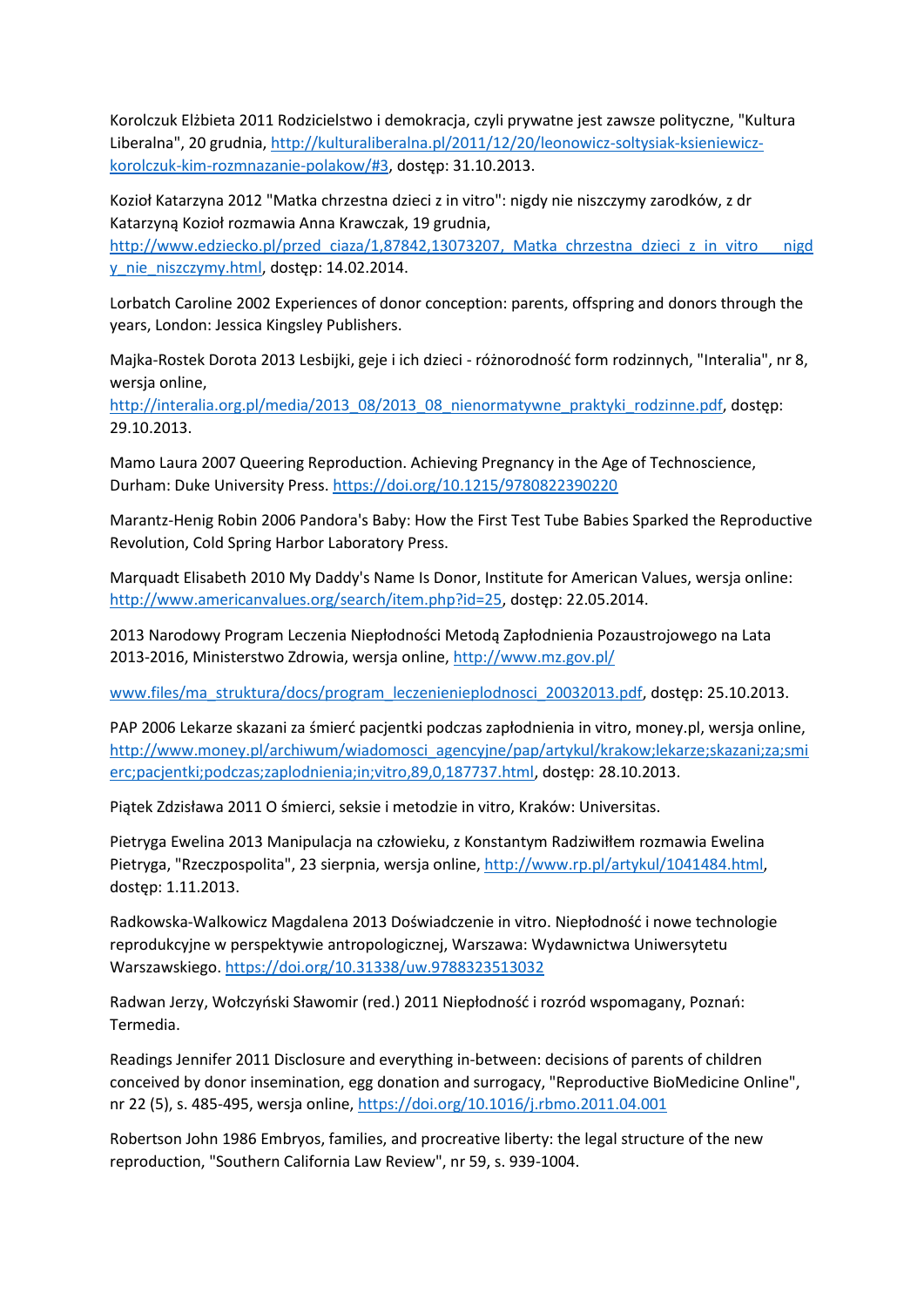Savulescu Julian 2002 Deaf lesbians, "designer disability" and the future of medicine, "British Medical Journal", 5 października, nr 325 (7367), s. 771-773, wersja online, <https://doi.org/10.1136/bmj.325.7367.771>

Scheib Joanna 2003 Choosing identity release sperm donors: the parents' perspective 13-18 years later, "Human Reproduction", nr 18 (5), s. 1115-1127. <https://doi.org/10.1093/humrep/deg227>

SID 2006 Lekarze skazani za śmierć pacjentki, "Gazeta Wyborcza Kraków", 27 września, wersja online, [http://www.archiwum.wyborcza.pl/Archiwum/1,0,4734109,20060927KR-](http://www.archiwum.wyborcza.pl/Archiwum/1,0,4734109,20060927KR-DLO,Lekarze_skazani_za_smierc_pacjentki.html)DLO,Lekarze skazani za smierc pacjentki.html, dostęp: 12.02.2014.

Spriggs Merle 2002 Saviour siblings, "Journal of Medical Ethics", nr 28 (5), wersja online, http://jme.bmj.com/content/28/5/289.full, dostęp: 1.11.2013. <https://doi.org/10.1136/jme.28.5.289>

Stevenson Lloyd 1986 Medicine, Science and Culture: Historical Essays in Honor of Owsai Temkin, Baltimore: The Johns Hopkins Press.

Szymiec-Raczyńska, Halina 2012a Do ministra zdrowia w sprawie leczenia niepłodności metodami wspomaganego rozrodu w jednostkach podległych ministrowi zdrowia, Interpelacja nr 12372,13 listopada, wersja online, [http://www.sejm.gov.pl/sejm7.nsf/InterpelacjaTresc.xsp?key=095833A2,](http://www.sejm.gov.pl/sejm7.nsf/InterpelacjaTresc.xsp?key=095833A2) dostęp: 20.10.2013.

Szymiec-Raczyńska, Halina 2012b W sprawie prawnorodzinnych uregulowań stosowania medycznie wspomaganej prokreacji z zastosowaniem dawstwa komórek rozrodczych i zarodków, Interpelacja nr 12108, 22 listopada, wersja online[, http://sejmometr.pl/sejm\\_interpelacje/7690?t=19329,](http://sejmometr.pl/sejm_interpelacje/7690?t=19329) dostęp: 20.10.2013.

Terlikowski Tomasz 2011 Nikt ci tego nie powie. Robienie dzieci. Terlikowski śmiało o in vitro, Warszawa: Wydawnictwo POLWEN.

Trounson Alan 1983 Pregnancy established in an infertile patient after transfer of a donated embryo fertilised in vitro, "British Medical Journal", nr 286 (6368), s. 835-838. <https://doi.org/10.1136/bmj.286.6368.835>

1983 Human pregnancy following cryopreservation, thawing and transfer of an eight-cell embryo, "Nature", nr 305 (5936), s. 707-709. <https://doi.org/10.1038/305707a0>

Turner Amanda 2000 What does it mean to be a donor offspring? The identity experience of adults conceived by donor insemination and the implications for counseling and therapy, "Human Reproduction", nr 15, s. 2041-2050. <https://doi.org/10.1093/humrep/15.9.2041>

1964 Ustawa z dnia 25 lutego 1964 r., Kodeks rodzinny i opiekuńczy (Dz.U. z 1964 r. Nr 9 poz. 59).

Wurmbrand Marcia 1986 Frozen embryos: moral, social, and legal implications, "South Californian Law Review", nr 59, s. 1079-1100.

Zeilmaker Gerard 1984 Two pregnancies following transfer of intact frozen - thawed embryos, "Fertility Sterility", nr 42 (2), s. 293-296. [https://doi.org/10.1016/S0015-0282\(16\)48029-5](https://doi.org/10.1016/S0015-0282(16)48029-5)

Zielińska Eleonora 2013 In vitro? Nie ma regulacji, bo w Polsce uprawia się świadomą kalkulację polityczną, z prof. Eleonorą Zielińską rozmawia Ewa Grączewska-Ivanova, dziennik.pl, 3 marca, wersja online, [http://wiadomosci.dziennik.pl/opinie/artykuly/421582,do-czego-ma-prawo-dziecko-z-in](http://wiadomosci.dziennik.pl/opinie/artykuly/421582,do-czego-ma-prawo-dziecko-z-in-vitro.html)[vitro.html,](http://wiadomosci.dziennik.pl/opinie/artykuly/421582,do-czego-ma-prawo-dziecko-z-in-vitro.html) dostęp: 29.05.2014.

#### **Źródła internetowe**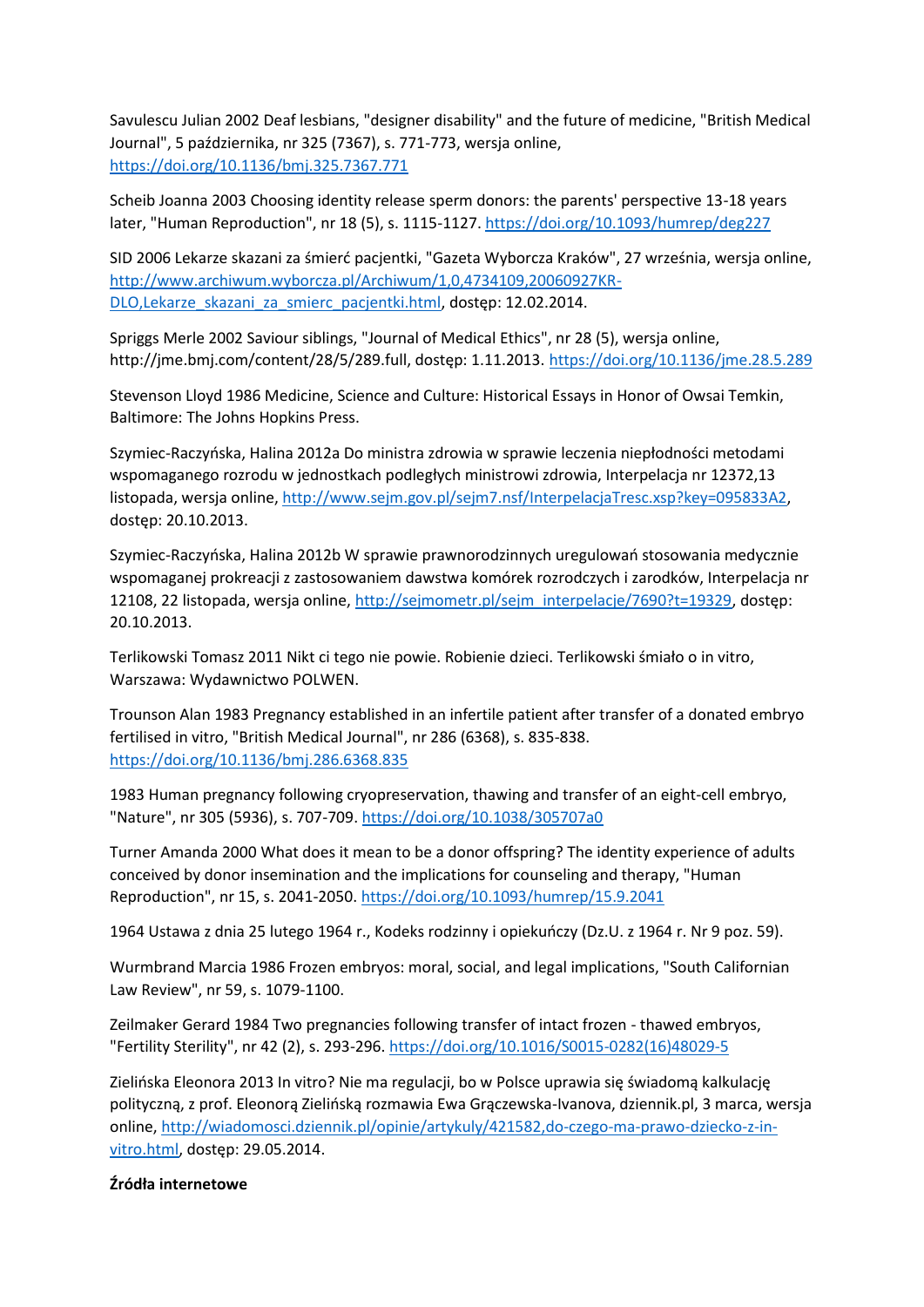[www.leczenie-nieplodnosci.pl](http://www.leczenie-nieplodnosci.pl/) [www.nasz-bocian.pl](http://www.nasz-bocian.pl/) [www.stronaoinvitro.pl](http://www.stronaoinvitro.pl/) [http://wyborcza.pl/1,134636,14798335,Debata\\_Porozmawiajmy\\_o\\_in\\_vitro\\_Zapraszamy\\_html](http://wyborcza.pl/1,134636,14798335,Debata_Porozmawiajmy_o_in_vitro_Zapraszamy_html) [http://www.kriobank.pl](http://www.kriobank.pl/) [www.powiedziecirozmawiac.com](http://www.powiedziecirozmawiac.com/)

# Ewa Maciejewska-Mroczek **Tyci-tyci dar życia. Dziecko wobec dawstwa gamet**

Ariès Philippe 1995 Historia dzieciństwa: dziecko i rodzina w dawnych czasach, przeł. Maryna Ochab, Gdańsk: Wydawnictwo Marabut.

Beauchamp Tom L., Childress James F. 1996 Zasady etyki lekarskiej, przeł. Witold Jacórzyński, Warszawa: Książka i Wiedza.

Boratyńska Maria 2012 Wolny wybór. Gwarancje i granice prawa pacjenta do samodecydowania, Warszawa: Instytut Problemów Ochrony Zdrowia.

Brzeziński Tadeusz 2002 Etyka lekarska, Warszawa: Wydawnictwo Lekarskie PZWL.

Carswell Nell 2012 A Very Special Lady: A Story About IVF, an Egg Donor and a Little Girl, ilustracje Sarah Merrigan, Marston Gate: Amazon.com.uk.

Cieślikowski Jerzy 1985 Literatura osobna, Warszawa: Nasza Księgarnia.

Cross Gary 2004 The Cute and the Cool: Wondrous Innocence and Modern American Children's Culture, Oxford: Oxford University Press.

Czech Bronisław 2011 Pojęcie dobra dziecka, w: Kodeks rodzinny i opiekuńczy. Komentarz, red. Kazimierz Piasecki, wyd. 5, Warszawa: LexisNexis.

Foucault Michel 1998 Nadzorować i karać: narodziny więzienia, przeł. Tadeusz Komendant, Warszawa: Fundacja Altheia.

Habermas Jürgen 2003 Przyszłość natury ludzkiej. Czy zmierzamy do eugeniki liberalnej?, przeł. Małgorzata Łukasiewicz, Warszawa: Scholar.

Hearst Alice 2004 Recognizing the roots: Children's identity rights, w: Rethinking childhood, red. Peter B. Pufall, Richard P. Unsworth, New Brunswick, N.J.: Rutgers University Press, s. 244-275.

Jacyno Małgorzata, Szulżycka Alina 1999 Dzieciństwo: doświadczenie bez świata, Warszawa: Oficyna Naukowa.

James Allison, James Adrian 2008 Key Concepts in Childhood Studies, Los Angeles: SAGE.

James Allison, Jenks Chris, Prout Allan 1998 Theorizing Childhood, London: Polity Press.

Jankowska Aldona Katarzyna 2011 Komunikacja lekarz-pacjent w pediatrii, w: Etyczne aspekty decyzji medycznych, red. Jan Hartman, Marcin Waligóra, Warszawa: Wolters Kluwer, s. 35-43.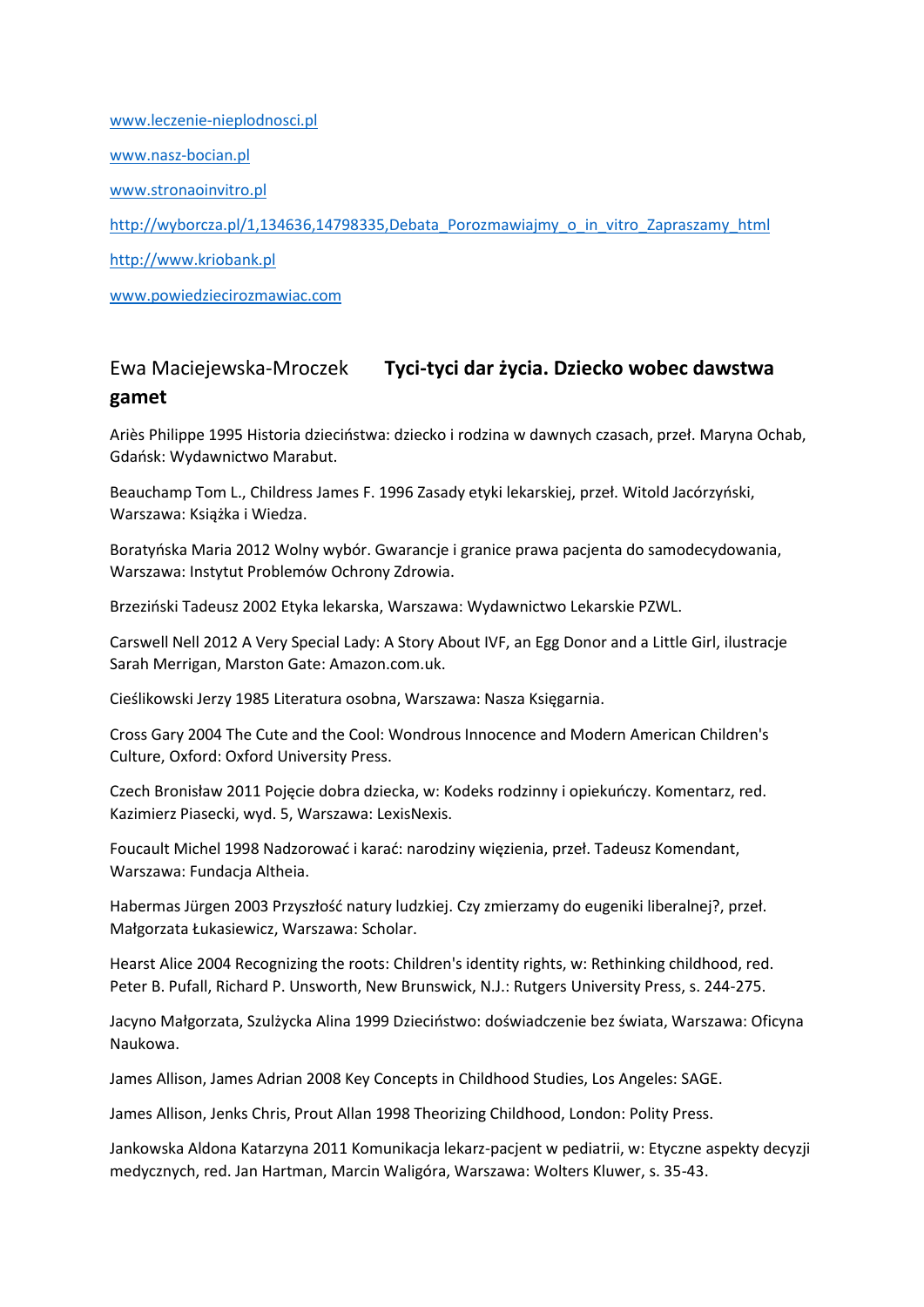Jans Marc 2004 Children as citizens: Towards a contemporary notion of child participation, "Childhood", nr 11, s. 27-44. <https://doi.org/10.1177/0907568204040182>

Jover Carmen Martinez 2009 A Tiny Itsy Bitsy Gift of Life. An Egg Donor Story, brak informacji wydawniczych.

Karkowska Dorota 2009 Prawa pacjenta, Warszawa: Wolters Kluwer.

Kelle Helga 2010 "Age-appropriate development" as measure and norm: an ethnographic study of the practical anthropology routine paediatric checkups, "Childhood", nr 17, s. 9-25. <https://doi.org/10.1177/0907568209351548>

Kluger-Bell Kimberly 2012 The Pea That Was Me: A Sperm Donation Children's Story, Marston Gate: Amazon.com.uk.

1991 Konwencja o prawach dziecka, Dz.U. Nr 120, poz. 526, dostępne pod adresem: [http://isap.sejm.gov.pl/Download;jsessionid=7C7086673B36473092863DE19E7D479B?id=WDU1991](http://isap.sejm.gov.pl/Download;jsessionid=7C7086673B36473092863DE19E7D479B?id=WDU19911200526&type=2) [1200526&type=2.](http://isap.sejm.gov.pl/Download;jsessionid=7C7086673B36473092863DE19E7D479B?id=WDU19911200526&type=2)

Lee Nick 2001 Childhood and Society: Growing Up at the Age of Uncertainty, Buckingham: Open University Press.

Lee Nick 2005 Childhood and Human Value: Development, Separation and Separability, Maidenhead, Berkshire: Open University Press.

Maciejewska-Mroczek Ewa 2012 Mrówcza zabawa: współczesne zabawki a społeczne konstruowanie dziecka, Kraków: Universitas.

Mason Jennifer, Tripper Becky 2008 Being related: How children define and create kinship, "Childhood", nr 15, s. 441-459. <https://doi.org/10.1177/0907568208097201>

Monk Daniel 2008 Dzieciństwo i prawo: w czyim "najlepiej pojętym interesie?", przeł. Marek Kościelniak, w: Wprowadzenie do badań nad dzieciństwem, red. Mary Jane Kehily, Kraków: Wydawnictwo WAM, s. 219-241.

Montgomery Heather 2013 Interventions and ideologies, w: Local Childhoods, Global Issues, red. Heather Montgomery, Bristol: Policy Press, s. 1-51. <https://doi.org/10.2307/j.ctt1t89jtv>

Radkowska-Walkowicz Magdalena 2013 Doświadczenie in vitro. Niepłodność i nowe technologie reprodukcyjne w perspektywie antropologicznej, Warszawa: Wydawnictwa Uniwersytetu Warszawskiego. <https://doi.org/10.31338/uw.9788323513032>

Stainton Rogers Wendy 2008 Promocja lepszego dzieciństwa: konstrukcje troski o dziecko, przeł. Marek Kościelniak, w: Wprowadzenie do badań nad dzieciństwem, red. Mary Jane Kehily, Kraków: Wydawnictwo WAM.

Tatlow-Golden Mimi, Guerin Suzanne 2010 "My favourite things to do" and "My favourite people": Exploring salient aspects of children's self-concept, "Childhood", nr 17, s. 545-562. <https://doi.org/10.1177/0907568210364667>

Waligóra Marcin 2011 Prawo dziecka do odmowy udziału w eksperymencie medycznym, w: Etyczne aspekty decyzji medycznych, red. Jan Hartman, Marcin Waligóra, Warszawa: Wolters Kluwer, s. 89- 95.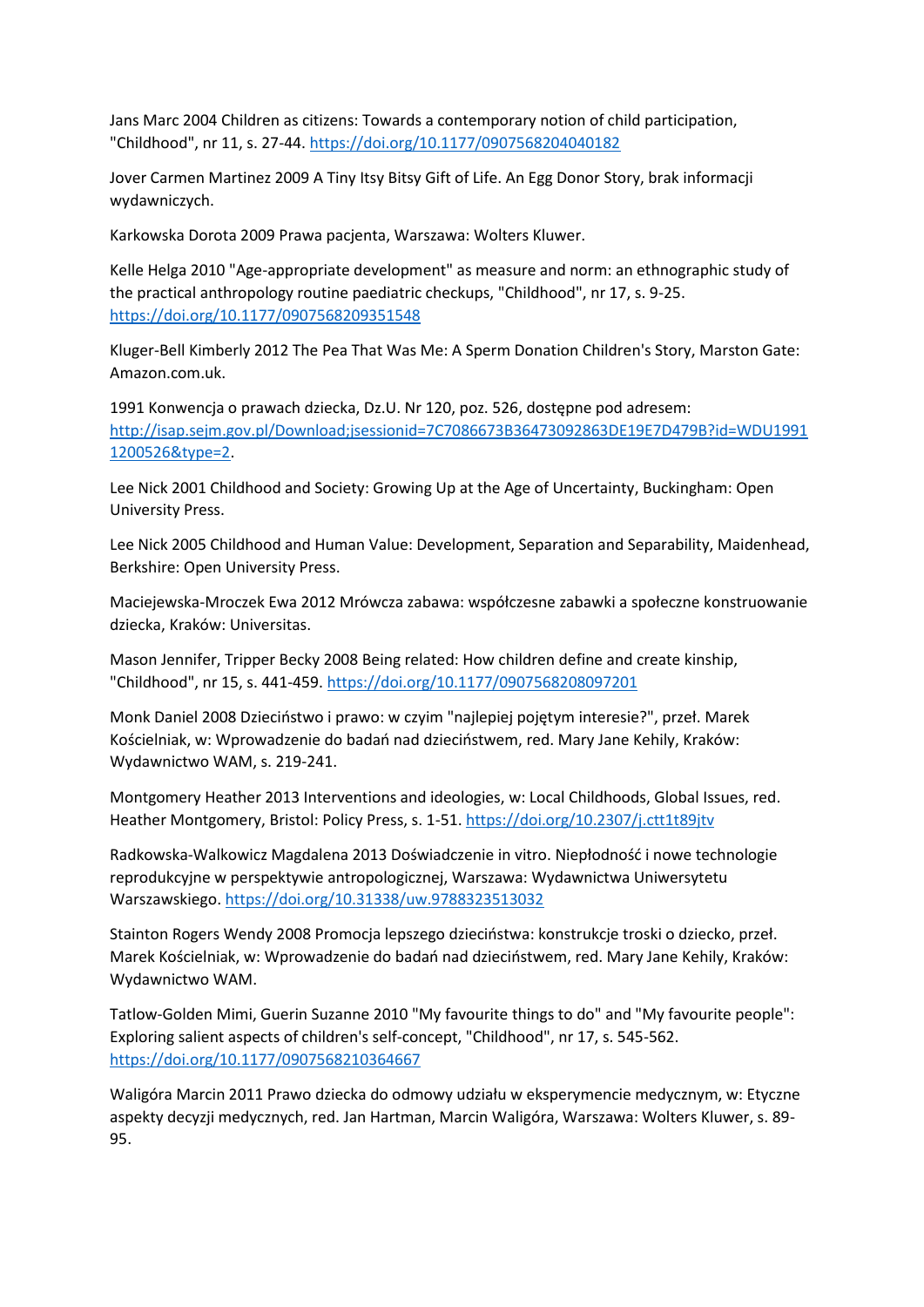Walkerdine Valerie 2008 Psychologia rozwojowa i badania dzieciństwa, przeł. Marek Kościelniak, w: Wprowadzenie do badań nad dzieciństwem, red. Mary Jane Kehily, Kraków: Wydawnictwo WAM, s. 135-150.

Woodhead Martin, Faulkner Dorothy 2008 Subjects, objects or participants? Dilemmas of psychological research with children, w: Research witch Children: Perspectives and Practices, red. Pia Christensen, Allison James, Abington, New York: Routledge, s. 10-39.

### Marta Król-Szczepkowska **Romantyczna wizja narodzin w perspektywie rozwoju nowych technologii reprodukcyjnych**

Bowlby John 1969 Attachment and Loss, t. 1: Attachment, London: The Hogarth Press and the Institute of Psycho-Analysis.

Bowlby John 1973 Attachment and Loss, t. 2: Separation: Anxiety and Anger, London: The Hogarth Press and the Institute of Psycho-Analysis.

Bowlby John 1980 Attachment and Loss, t. 3: Loss, Sadness and Depression, London: The Hogarth Press and the Institute of Psycho-Analysis.

Breinholst Willy 1981 Jak cało i zdrowo przyszedłem na świat, przeł. Grzegorz Abgarowicz, Warszawa: Państwowy Zakład Wydawnictw Lekarskich.

Budrowska Bogusława 2000 Macierzyństwo jako punkt zwrotny w życiu kobiety, Wrocław: Funna. Calaf Monica, Fuentes Mikel

Budrowska Bogusława 2011 Kołysanka o piersiach mamy, Warszawa: Mamania.

Didierjean-Jouveau Claude 2010 Poród bez granic, przeł. Agnieszka Świrniak, Warszawa: Mamania.

Drury Nevill 1994 Szamanizm, przeł. Henryk Smagacz, Poznań: Rebis.

Howson Alexandra 2004 The Body in Society, Cambridge: Polity.

Hryciuk Renata E., Korolczuk Elżbieta w druku At the intersection of gender and class: social mobilization around mothers' rights in Poland, w: Beyond NGO-ization: The Development of Socjal Movements in Central and Eastern Europe, red. Kerstin Jacobsson, Steven Saxonberg, Asgate Publishing.

Hryciuk Renata E., Korolczuk Elżbieta (red.) 2012 Pożegnanie z Matką-Polką? Dyskursy, praktyki i reprezentacje macierzyństwa we współczesnej Polsce, Warszawa: Wydawnictwa Uniwersytetu Warszawskiego. <https://doi.org/10.31338/uw.9788323511175>

Jacyno Małgorzata 2007 Kultura indywidualizmu, Warszawa: Wydawnictwo Naukowe PWN.

Jusis Reni, Targosz Małgorzata 2011 Poradnik dla zielonych rodziców, Warszawa: Mamania.

Kaplan Ann E. 1994 Look who's talking, indeed: Fetal images in recent North American visual culture, w: Mothering: Ideology, Experience, and Agency, red. Evelyn Nakano Glenn, Grace Chang, Linda Rennie Forcey, New York: Routledge, s. 121–137. <https://doi.org/10.4324/9781315538891-6>

Kirkilionis Evelin 2011 Więź daje siłę, przeł. Jowita Maksymowicz-Hamann, Warszawa: Mamania.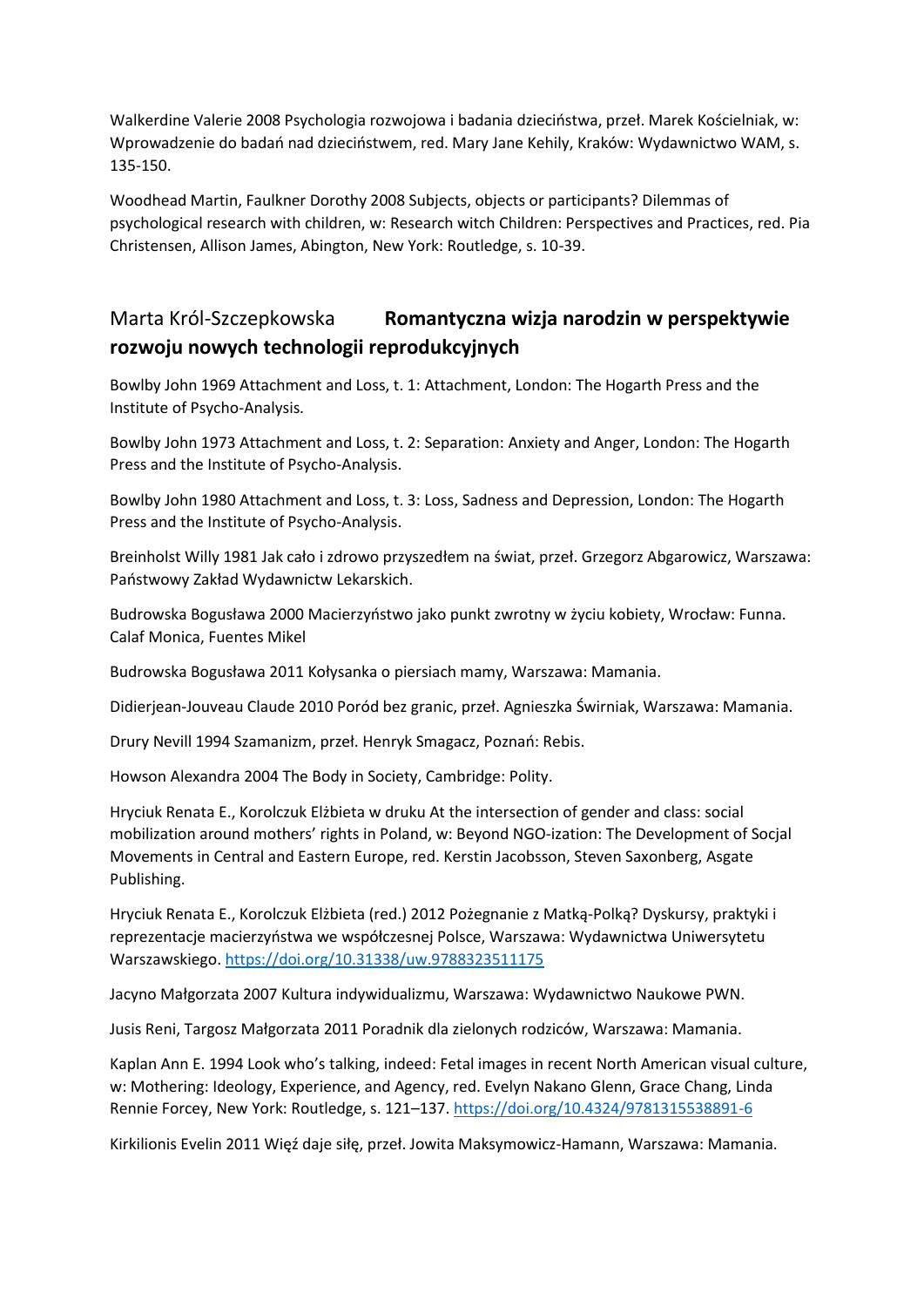Kowalski Piotr 1996 Dziecko: rajska niewinność, wróżby, magia. Wstęp do lektury postaci, "Literatura Ludowa", nr 4–5, s. 19–30.

Liedloff Jean 2010 W głębi kontinuum, przeł. Cezary Urbański, Warszawa: Mamania.

Makichen Walter 2012 Dziecięce dusze, przeł. Katarzyna E. Bogdan, Robert Sieklucki, Warszawa: Illuminatio.Martin Emily 2007 Jajko i plemnik. Naukowy romans, przeł. Justyna Włodarczyk, w: Gender. Perspektywa antropologiczna, t. 2: Kobiecość, męskość, seksualność, red. Renata E. Hryciuk, Agnieszka Kościańska, Warszawa: Wydawnictwa Uniwersytetu Warszawskiego, s. 33–49.

Nowina-Sroczyńka Ewa 1997 Przezroczyste ramiona ojca, Łódź: Uniwersytet Łódzki.

Rachana Shivam (red.) 2003 Narodziny w nowym świetle. Lotosowy poród, przeł. Magdalena Głaska, Łódź: Ravi.Radkowska-Walkowicz Magdalena 2013 Doświadczenie in vitro, Warszawa: Wydawnictwa Uniwersytetu Warszawskiego.

Rapley Gill, Murkett Tracey 2010 Bobas lubi wybór, przeł. Aleksandra Sekuła, Anna Rogozińska, Anna Zdrojewska, Warszawa: Mamania.

Schoenebeck Hubertus von 1994 Antypedagogika: być i wspierać zamiast wychowywać, przeł. Natasza Szymańska, Warszawa: Jacek Santorski & CO Agencja Wydawnicza.

Sikorska Małgorzata 2009 Nowa matka, nowy ojciec, nowe dziecko, Warszawa: Wydawnictwa Akademickie i Profesjonalne.

Suzuki Shinichi 2003 Karmieni miłością, przeł. Magdalena Jakóbczak-Rakowska, Warszawa: Centrum Rozwoju Uzdolnień.

Śliwerski Bogusław, Szkudlarek Tomasz 2000 Wyzwania pedagogiki krytycznej i antypedagogiki, Kraków: Impuls.

Urbańska Sylwia 2012 Naturalna troska o ciało i moralność versus profesjonalna produkcja osobowości. Konstruowanie modelu człowieka w dyskursach macierzyńskich w latach 70. (PRL) i na początku XXI wieku, w: Pożegnanie z Matką-Polką? Dyskursy, praktyki i reprezentacje macierzyństwa we współczesnej Polsce, red. Renata E. Hryciuk, Elżbieta Korolczuk, Warszawa: Wydawnictwa Uniwersytetu Warszawskiego, s. 49–70. <https://doi.org/10.31338/uw.9788323511175.pp.49-70>

Żołądź-Strzelczyk Dorota 2006 Dziecko w dawnej Polsce, Poznań: Wydawnictwo Poznańskie.

#### **Źródła internetowe**

[www.porodlotosowy.pl](http://www.porodlotosowy.pl/) [www.mz.gov.pl](http://www.mz.gov.pl/) [www.rodzicpoludzku.pl](http://www.rodzicpoludzku.pl/) [www.dzikiedzieci.pl](http://www.dzikiedzieci.pl/) [www.mamania.pl](http://www.mamania.pl/) [www.domnarodzin.pl/category/2-przyszpitalny-dom-narodzin/](http://www.domnarodzin.pl/category/2-przyszpitalny-dom-narodzin/)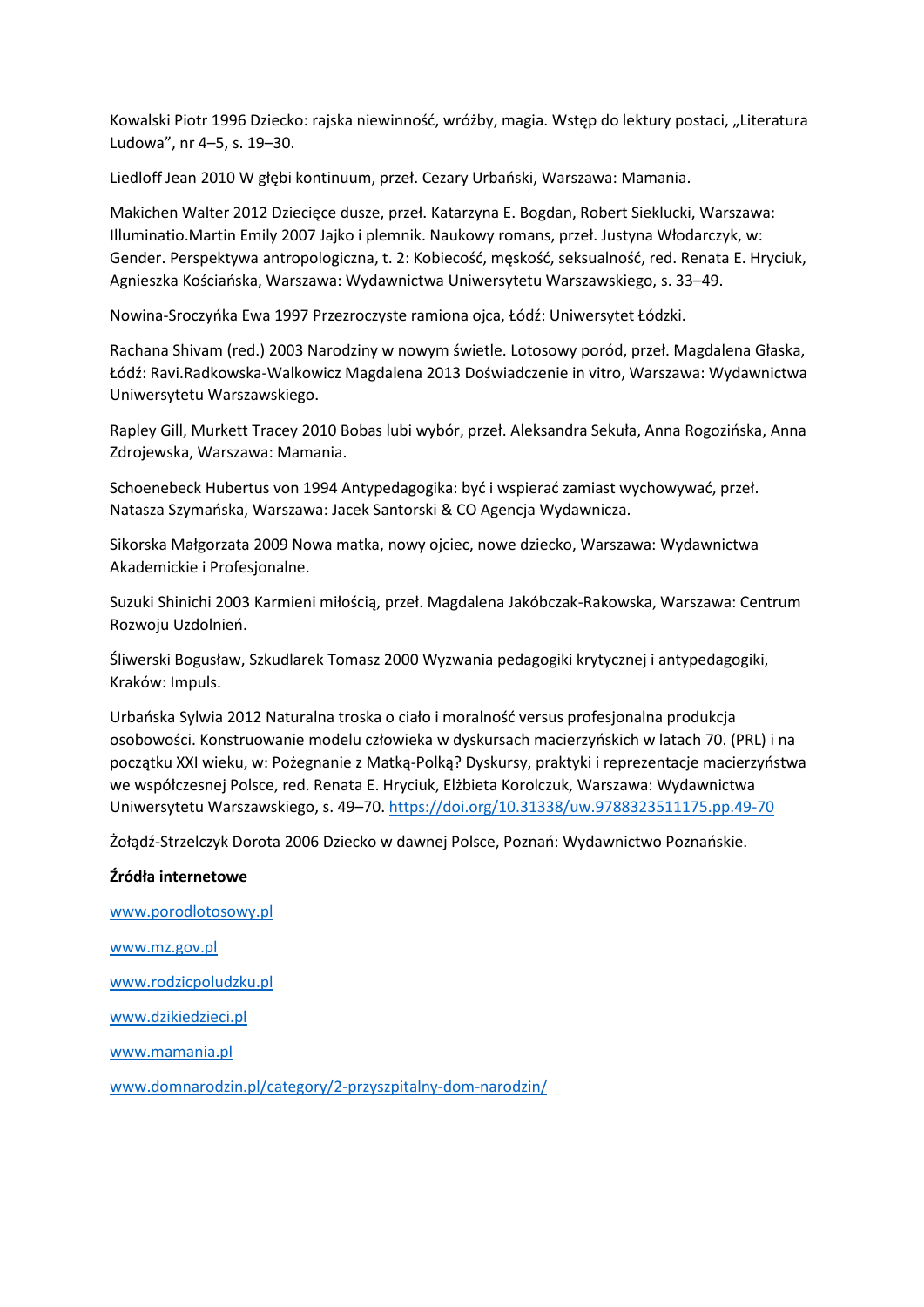# Magdalena Radkowska-Walkowicz **Potyczki z technologią. Badania prenatalne w ujęciu antropologicznym**

Boratyńska Maria 2012 Wolny wybór. Gwarancje i granice prawa pacjenta do samodecydowania, Warszawa: Instytut Problemów Ochrony Zdrowia.

Chuchracki Marek i in. 2012 Zespół Edwardsa - najczęstsze wskazania do wykonania amniopunkcji genetycznych. Analiza na przestrzeni ostatnich 5 lat, "Przegląd Lekarski", nr 69/10, s. 1007-1010.

Ferenc Tomasz, Kozłowska Hanna, Bratkowska Wanda 2007 Zespoły aberracji chromosomowych, w: Podstawy genetyki dla studentów i lekarzy, red. Gerard Drewa, Tomasz Ferenc, Wrocław: Wydawnictwo URBAN&PARTNER.

Fletcher Hugh, Hickey Ivor, Winter Paul 2010 Genetyka, przekład zbiorowy pod red. Wiesława Prus-Głowackiego, Warszawa: Wydawnictwo Naukowe PWN.

Franklin Sarah, Roberts Celia 2006 Born and Made: an Ethnography of Preimplantation Genetic Diagnosis, Princeton: Princeton University Press. <https://doi.org/10.1515/9781400835423>

Gammeltoft Tine M. 2007 Prenatal diagnosis in postwar Vietnam, "American Anthropologist", nr 109 (1), s. 153-163. <https://doi.org/10.1525/aa.2007.109.1.153>

Giddens Anthony 2002 Nowoczesność i tożsamość. "Ja" i społeczeństwo w epoce późnej nowoczesności, przeł. Alina Szulżycka, Warszawa: Wydawnictwo Naukowe PWN.

Inhorn Marcia 2002 The "local" confronts the "global": infertile bodies and the new reproductive technologies in Egypt, w: Infertility around the Globe, red. Frank van Balen, Marcia Inhorn, Berkeley: University of California Press, s. 263-283.

Jiang Fuman i in. 2012 Noninvasive Fetal Trisomy (NIFTY) test: an advanced noninvasive prenatal diagnosis methodology for fetal autosomal and sex chromosomal aneuploidies, "BMC Medical Genomics", nr 5 (57),<https://doi.org/10.1186/1755-8794-5-57>

Jong de Willemijn, Tkach Olga (red.) 2009 Making Bodies, Persons and Families. Normalising Reproductive Technologies in Russia, Switzerland and Germany, Berlin, Hamburg, Münster: LIT Verlag.

Rabinow Paul 1996 Artificiality and enlightenment: From sociobiology to biosociality, w: Essays on the Anthropology of Reason, Princeton: Princeton University Press, s. 91-111.

Rapp Rayna 1998 Refusing prenatal diagnosis: The meanings of bioscience in a multicultural world, "Science, Technology, & Human Values", nr 23 (1), Special Issue: Anthropological Approaches in Science and Technology Studies, s. 45-70. <https://doi.org/10.1177/016224399802300103>

2000 Testing Women, Testing the Fetus: The Social Impact of Amniocentesis in America, New York: Routledge.

Thompson Charis 2005 Making Parents. The Ontological Choreography of Reproductive Technologies, Cambridge: The MIT Press.

Throsby Karen 2004 When IVF Fails: Feminism, Infertility and Negotiation of Normality, London: Palgrave. <https://doi.org/10.1057/9780230505704>

Urbańska Sylwia 2012 Naturalna troska o ciało i moralność versus profesjonalna produkcja osobowości. Konstruowanie modelu człowieka w dyskursach macierzyńskich w latach 70. (PRL) i na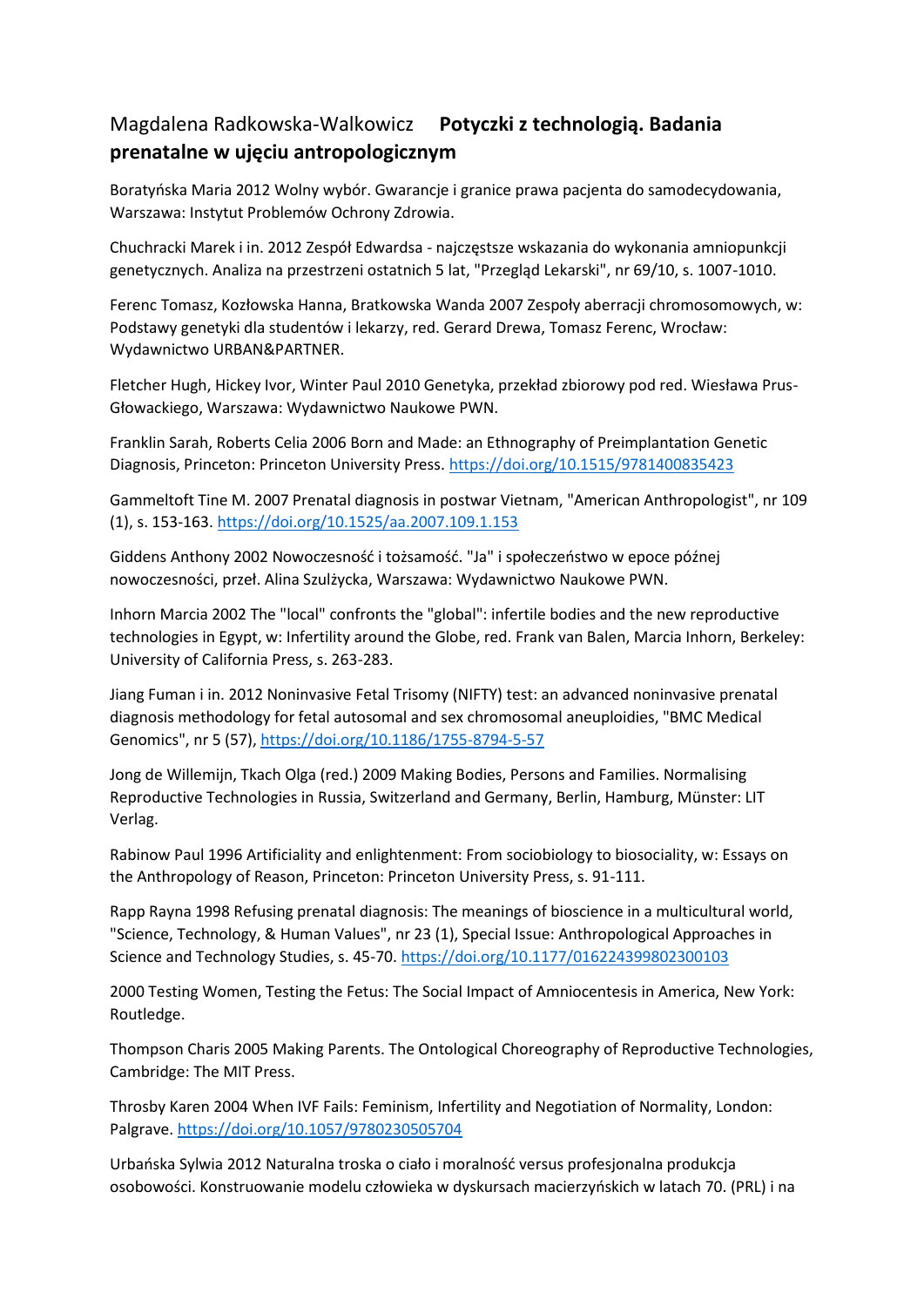początku XXI wieku, w: Pożegnanie z Matką Polką? Dyskursy, praktyki i reprezentacje macierzyństwa we współczesnej Polsce, red. Renata E. Hryciuk, Elżbieta Korolczuk, Warszawa: Wydawnictwa Uniwersytetu Warszawskiego, s. 49-70. <https://doi.org/10.31338/uw.9788323511175.pp.49-70>

Więckiewicz Karolina 2011 Czy w Polsce istnieje prawo kobiety do badań prenatalnych, "Prawo i Medycyna", nr 4, s. 94-106.

# Krystyna Dudzińska **Od piętna do pokrewieństwa lokalnego. Opiekunowie niepełnosprawnych dzieci w środowisku lokalnym Warszawy i okolic**

Ablon Joan 1984 Little People in America: The Social Dimensions of Dwarfism, New York: Praeger.

Ablon Joan 1988 Living with Difference: Families with Dwarf Children, New York: Praeger.

Ablon Joan 1999 Living with Genetic Disorder: The Impact of Neurofibromatosis 1, New York: Praeger.

Ablon Joan 2010 Brittle Bones, Stout Hearts and Minds: Adults With Osteogenesis Imperfecta, Burlington: Jones & Bartlett Learning.

Baranowska Małgorzata 2011 To jest wasze życie. Być sobą w chorobie przewlekłej, Wołowiec: Wydawnictwo Czarne.

Barnes Colin, Mercer Geof 2003 Disability, Key Concept Series, Boston, Cambridge: Polity.

Barnes Colin, Mercer Geof 2008 Niepełnosprawność, przeł. Piotr Morawski, Warszawa: Wydawnictwo Sic!

Berlant Lauren (red.) 2000 Intimacy, Chicago: The University of Chicago Press.

Buscaglia Leo 1975 The Disabled and Their Barents - A Counseling Challenge, New Jersey: Charles S. Slack.

Corker Mairian, French Sally (red.) 1999 Disability Discourse, Buckingham: Open University Press.

Cummings S. Thomas i in. 1966 Effects of the child's deficiency on the mother: A study of mother of mentally retarded, chronically ill and neurotic children, "American Journal of Orthopsychiatry", nr 36, s. 595-608. <https://doi.org/10.1111/j.1939-0025.1966.tb02311.x>

Davis Fred 1961 Deviance disavowal: The Management of strained interaction by the visibly handicapped, "Social Problems", nr 9, s. 120-132. <https://doi.org/10.1525/sp.1961.9.2.03a00020>

Douglas Mary 1966 Purity and Danger. An Analysis of Concepts of Pollution and Taboo, New York, Washington: Praeger.

Douglas Mary 2007 Czystość i zmaza. Analiza pojęć nieczystości i tabu, przeł. Marta Bucholc, Warszawa: PIW.

Edgerton Robert 1967 The Cloak of Competence; Stigma in the Lives of the Mentally Retarded, Berkeley, Los Angeles: University of California Press.

Featherstone Katie i in. 2006 Risky Relations. Family, Kinship and the New Genetics, New York: Berg Publishers.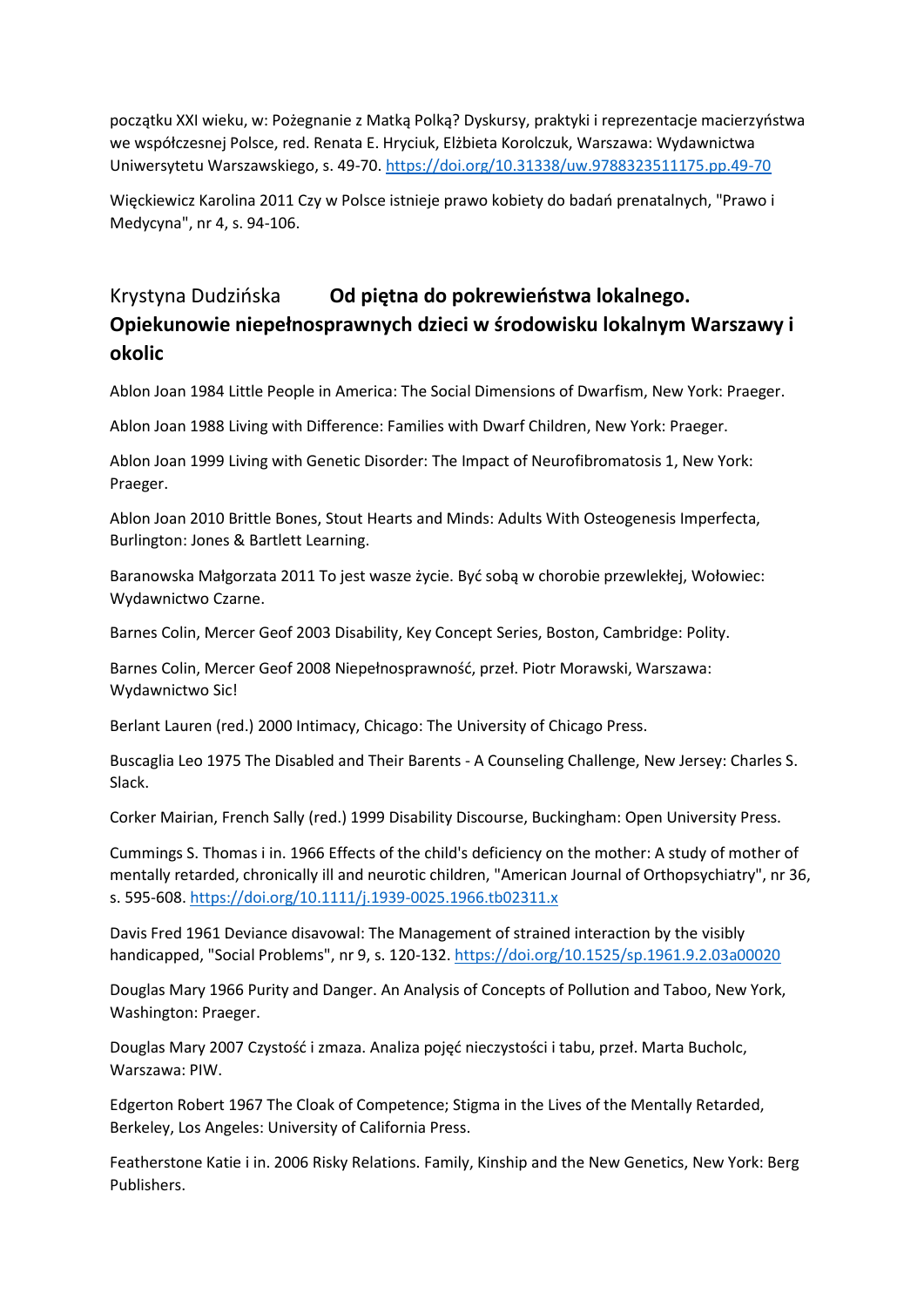Finkelstein Vic 1993 Disability: a social challenge or an administrative responsibility?, w: Disabling Barriers - Enabling Environments, red. J. Swain i in., London: Sage, Open University, s. 34-43.

Goffman Erwing 1963 Stigma. Notes on the Management of Spoiled Identity, London: Penguin.

Goffman Erwing 2007 Piętno. Rozważania o zranionej tożsamości, przeł. Aleksandra Dzierżyńska, Joanna Tokarska-Bakir, Gdańsk: Gdańskie Wydawnictwo Psychologiczne.

Keitlen Tomi, Lobsenz Norman M. 1960 Farewell to Fear, [New York]: Bernard Geis Associates.

Keitlen Tomi, Lobsenz Norman M. 1964 Pożegnanie z lękiem, przeł. Maria Semerau-Siemianowska, Warszawa: Państwowy Zakład Wydawnictw Lekarskich.

Kittay Eva Feder 2001 When caring is just and justice is caring: Justice and mental retardation, "Public Culture", nr 13 (3), s. 557-579. <https://doi.org/10.1215/08992363-13-3-557>

Masala Carmelo, Petretto Donatella Rita 2010 Models of disability, w: International Encyclopedia of Rehabilitation, red. J.H. Stone, M. Blouin[, http://cirrie.buffalo.edu/encyclopedia/en/article/135/,](http://cirrie.buffalo.edu/encyclopedia/en/article/135/) dostęp: 25.05.2014.

Morris Jenny 1993 Independent lives? Community care and disabled people, London (Basingstoke): Macmillan. [https://doi.org/10.1007/978-1-349-23136-2\\_1](https://doi.org/10.1007/978-1-349-23136-2_1)

Oë Kenzaburo 1969 A Personal Matter, New York: Grove Press (oryg. 1964).

Oë Kenzaburo 1974 Sprawa osobista, przeł. Zofia Uhrynowska, Warszawa: PIW (wydanie 2, 2006).

Oë Kenzaburo 1995 A Healing Family, Tokyo, New York: Kodansha International.

Perzanowski Andrzej 2009 Odmieńcy. Antropologiczne studium dewiacji, Warszawa: DiG i IEiAK UW.

Radkowska-Walkowicz Magalena 2013 Doświadczenie in vitro. Niepłodność i nowe technologie reprodukcyjne w perspektywie antropologicznej, Warszawa: Wydawnictwa Uniwersytetu Warszawskiego. <https://doi.org/10.31338/uw.9788323513032>

Rapp Rayna 1987 Moral pioneers: women, men and fetuses on a frontier of reproductive technology, "Women Health", nr 13 (1-2), s. 101-116. [https://doi.org/10.1300/J013v13n01\\_09](https://doi.org/10.1300/J013v13n01_09)

Rapp Rayna 2000 Testing Women, Testing the Fetus: The Social Impact of Amniocentesis in America, London: Routledge.

Rapp Rayna, Ginsburg Faye 2007 Enlarging reproduction, screening disability, w: Reproductive Disruptions: Gender, Technology, and Biopolitics in the New Millennium (Fertility, Reproduction and Sexuality), red. Marcia C. Inhorn, New York: Berghahn Books.

Shaler Nathaniel Southgate 1904 The Neighbor. The Natural History of Human Contacts, Boston, New York: Houghton, Mifflin and Co, [https://archive.org/details/neighbornatural00shalgoog,](https://archive.org/details/neighbornatural00shalgoog) dostęp 25.05.2014.

Shuttleworth Russel P. 2004 Disability/Difference, w: Encyclopedia of Medical Anthropology: Health and Illness in the World's Cultures Topics, red. Carol R. Ember, Melvin Ember, t. 1, s. 360-373, [http://www.springer.com/social+sciences/anthropology+%26+archaeology/book/978-0-306-47754-](http://www.springer.com/social+sciences/anthropology+%26+archaeology/book/978-0-306-47754-6?token=gbgen&wt_mc=Google-_-Book%20Search-_-Springer-_-EN) [6?token=gbgen&wt\\_mc=Google-\\_-Book%20Search-\\_-Springer-\\_-EN,](http://www.springer.com/social+sciences/anthropology+%26+archaeology/book/978-0-306-47754-6?token=gbgen&wt_mc=Google-_-Book%20Search-_-Springer-_-EN) dostęp: 01.03.2014.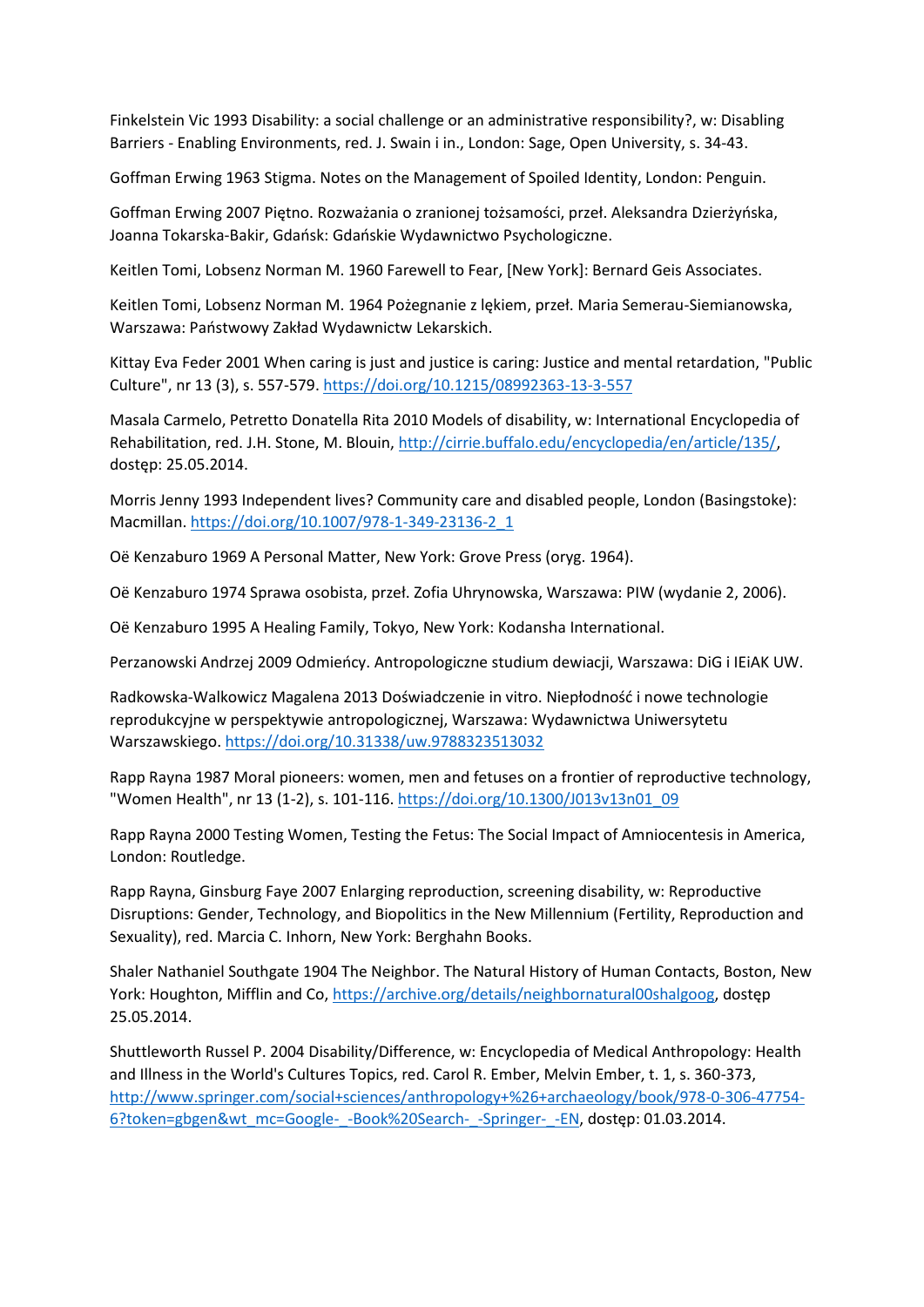Shuttleworth Russel P., Kasnitz Dewa 2004 Stigma, community, ethnography: Joan Ablon's contribution to the anthropology of impairment-disability, "Medical Anthropology Quarterly. New Series", czerwiec, nr 18 (2), s. 139-161, JSTO[R https://doi.org/10.1525/maq.2004.18.2.139](https://doi.org/10.1525/maq.2004.18.2.139)

Sobolewska Anna 2009 Cela. Odpowiedź na zespół Downa, Warszawa: Wydawnictwo W.A.B.

Solnit Albert J., Starck Mary H. 1961 Mourning and the birth of a defective child, "Psychoanalytic Study of the Child", nr 16, s. 523- 537. <https://doi.org/10.1080/00797308.1961.11823222>

Turner Victor 1967 Forest of Symbols. Aspects of Ndembu Ritual, Ithaca: Cornel University Press.

Turner Victor 2007 Las symboli. Aspekty rytuałów u ludu Ndembu, przeł. Andrzej Szyjewski, Kraków: Zakład Wydawniczy Nomos.

Voysey Margaret 1975 A Constant Burden: The Reconstitution of Family Life, London: Routledge & Kegan Paul Books (wydanie 2, jako Voysey Paun Margaret, Ashgate Pub. 2006).

## Hubert Wierciński **Rodzina i doświadczenie choroby nowotworowej – studium praktyk i narracji**

Brown Phil, Zavestoski Stephen 2004 Social movements in health: an introduction, "Sociology of Health and Illness", nr 6, s. 679-694. <https://doi.org/10.1111/j.0141-9889.2004.00413.x>

Conrad Peter 2005 The shifting engines of medicalization, "Journal of Health and Social Behavior", nr 46, s. 3-14. <https://doi.org/10.1177/002214650504600102>

Foucault Michel Frank Arthur 1995 The Wounded Storyteller. Body, Illness and Ethics, Chicago: University of Chicago Press.

Foucault Michel Frank Arthur 1999 Narodziny kliniki, przeł. Paweł Pieniążek, Warszawa: Wydawnictwo KR.

Green Josephine i in. 1997 Family communication and genetic counseling: the case of hereditary breast and ovarian cancer, "Journal of Genetic Counseling", nr 6 (1), s. 45-60.

Hyden Lars C. 1997 Illness and narrative, "Sociology of Health and Illness", nr 19, s. 48-69. <https://doi.org/10.1111/1467-9566.ep10934289>

Illich Ivan 2000 Medical Nemesis. The Exploration of Medicine, London: Marion Boyars Publishers Ltd.

Kleinman Arthur 1988 The Illness Narratives: Suffering, Healing and the Human Condition, New York: Basic Books.

Le Breton David 2004 Genetic fundamentalism and the cult of the gene, "Body & Society", nr 10 (1), s. 1-20. <https://doi.org/10.1177/1357034X04047853>

Le Fanu James 2000 The Rise and the Fall of Modern Medicine, New York: Carroll & Graf Publishing. [https://doi.org/10.1016/S0140-6736\(05\)75559-8](https://doi.org/10.1016/S0140-6736(05)75559-8)

Lock Margaret 1998 Brest cancer: reading the omens, "Anthropology Today", nr 14 (4), s. 7-16. <https://doi.org/10.2307/2783351>

Lock Margaret, Nguyen Vin-Kim 2010 An Anthropology of Biomedicine, Oxford: Wiley-Blackwell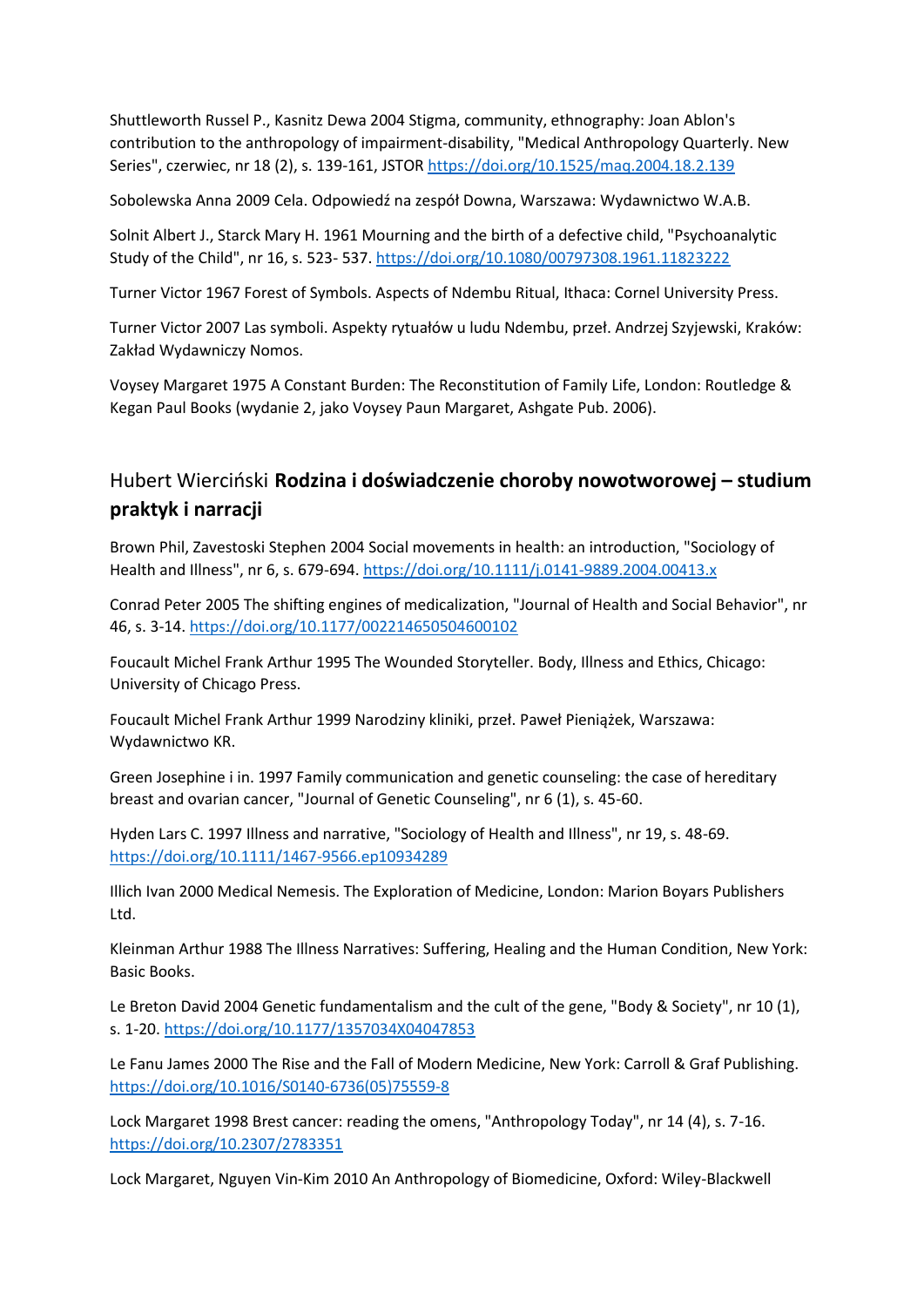Mathews Holly F. 2000 Negotiating cultural consensus in a breast cancer self-help group, "Medical Anthropology Quarterly", nr 14 (3), s. 394-413. <https://doi.org/10.1525/maq.2000.14.3.394>

Mathews Holly F. 2008 Cancer support groups and health advocacy: one size doesn't fit all, w: Confronting Cancer. Metaphors, Advocacy, and Anthropology, red. Juliet McMullin, Diane Weiner, Santa Fe: School of Advanced Research Press, s. 43-62.

Mattingly Cheryl 2007 Healing Dramas and Clinical Plots. The Narrative Structure of Experience, Cambridge: Cambridge University Press.

Parkin Robert, Stone Linda 2004 General introduction, w: Kinship and Family. An Anthropological Reader, red. Robert Parkin, Linda Stone, Malden, Oxford: Blackwell Publishing, s. 1-24.

Parsons Talcot 1957 The sick role and the role of the physician reconsidered, "Health and Society", nr 53 (3), s. 257-278. <https://doi.org/10.2307/3349493>

Sontag Susan 1999 Choroba jako metafora. AIDS i jego metafory, przeł. Jarosław Anders, Warszawa: Państwowy Instytut Wydawniczy.

Stone Linda 2012 Pokrewieństwo i płeć kulturowa, przeł. Wojciech Usakiewicz, Kraków: Wydawnictwo Uniwersytetu Jagiellońskiego.

# Dorota Hoffman-Zacharska **Niezależność jednostki a determinizm genetyczny – decyzje w obliczu możliwości wykonania badań przedobjawowych w chorobie Huntingtona**

Bal Jerzy 2011 Testy genetyczne, w: Biologia molekularna w medycynie. Elementy genetyki klinicznej, red. Jerzy Bal, Warszawa: Wydawnictwo Naukowe PWN, s. 171-173.

Barker Roger, Squiteri Ferdinando 2009 The clinical phenotype of juvenile Huntington's disease, w: Juvenile Huntingtons disease, red. Oliver Quarrell i in., Oxford: Oxford University Press, s. 39-50.

Baum Andrew, Friedman Andrea, Zakowski Sandra 1997 Stress and genetic testing for disease risk, "Health Psychology", nr 16, s. 8-19. [https://doi.org/10.1037//0278-6133.16.1.8](https://doi.org/10.1037/0278-6133.16.1.8)

Decruyenaere Maeleen, Evers-Kiebooms Gerry, Boogaerts Andrea, Demyttenaere Koen, Dom Rene, Fryns Jean-Pierre 2005 Partner of mutation-carriers for Huntington's disease: forgotten person, "European Journal of Human Genetics", nr 13, s. 1077-1085. <https://doi.org/10.1038/sj.ejhg.5201462>

Dufrasne Suzanne, Roy Madeleine, Galvez Maria, Rosenblatt David 2011 Experience over fifteen years with a protocol for predictive testing for Huntington disease, "Molecular Genetics and Metabolism", nr 102, s. 494-504. <https://doi.org/10.1016/j.ymgme.2010.12.001>

Evers-Kiebooms Gerry, Cassiman Jean-Jacques, van den Berghe Herman 1987 Attitudes towards predictive testing in Huntington's disease: a recent survey in Belgium, "Journal Medical Genetics", nr 24, s. 275-279. <https://doi.org/10.1136/jmg.24.5.275>

Harper Peter 2002 Huntington's disease: a historical bacground, w: Huntingtons disease, red. Gillian Bates, Peter Harper, Lesley Jones, Oxford: Oxford Univesity Press, s. 3-27.

Harper Peter, Jones Lesley 2002 Huntington's disease: genetic and molecular studies, w: Huntingtons disease, red. Gillian Bates, Peter Harper, Lesley Jones, Oxford: Oxford Univesity Press, s. 114-159.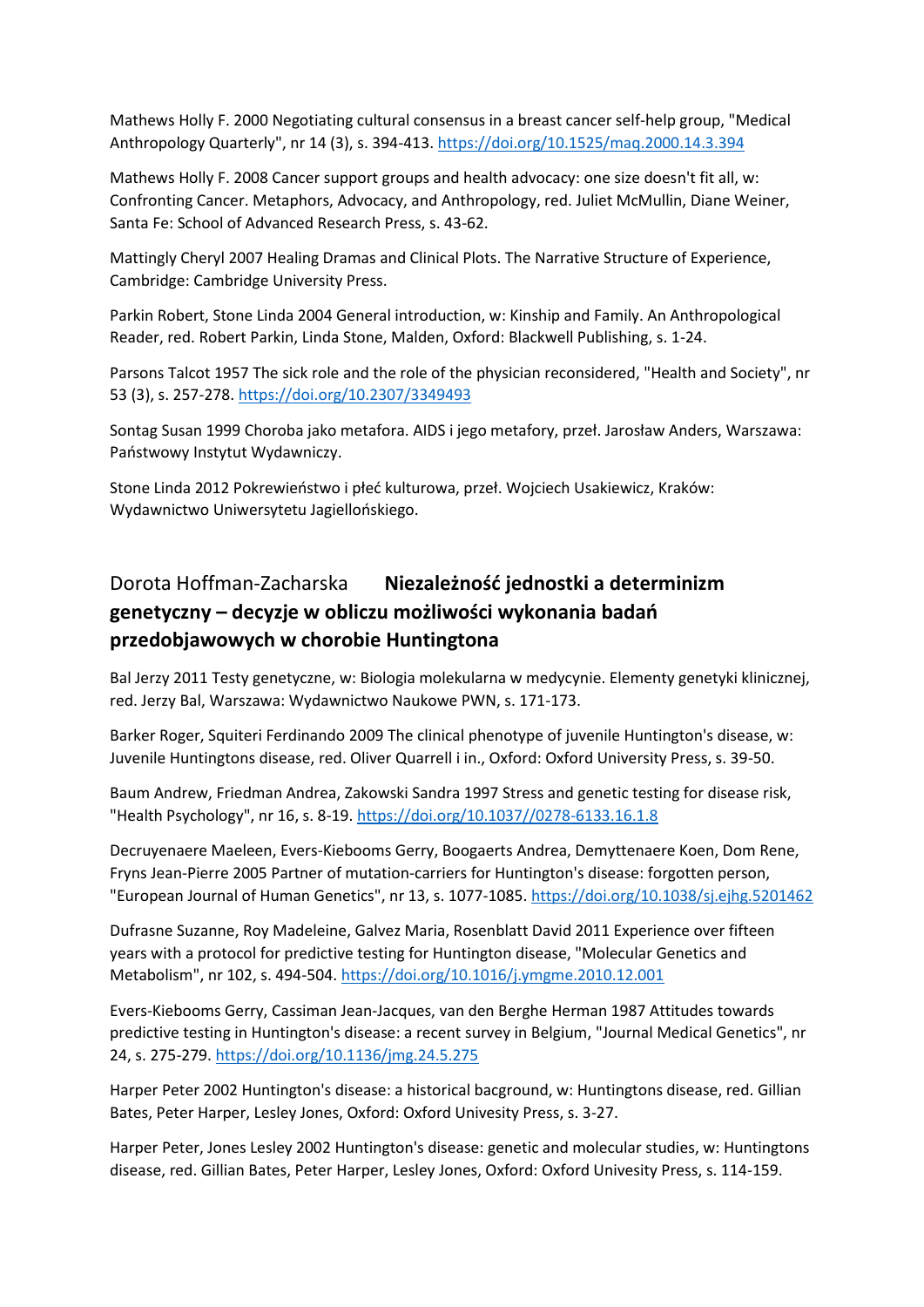Hayes Erin 2002 Mom charged with murder of dying sons, abcNews, [http://abcnews.go.com/WNT/story?id=130299,](http://abcnews.go.com/WNT/story?id=130299) dostęp: 15.05.2014.

HDCRG - The Huntington's Disease Collaborative Research Group 1993 A novel gene containing a trinucleotide repeat that is expanded and unstable on Huntington's disease chromosomes, "Cell", nr 72 (6), s. 971-983. [https://doi.org/10.1016/0092-8674\(93\)90585-E](https://doi.org/10.1016/0092-8674(93)90585-E)

IHA - International Huntington Association and the World Federation of Neurology Research Group on Huntington's Chorea 1994 Guidelines for the molecular genetics predictive test in Huntington's disease, "Journal of Medical Genetics", nr 31, s. 555-559. <https://doi.org/10.1136/jmg.31.7.555>

Jones Anne Hudston 1999 Narrative in medical ethics, "British Medical Journal", nr 318, s. 253-256. <https://doi.org/10.1136/bmj.318.7178.253>

Kapelańska-Pręgowska Julia 2011 Prawne i bioetyczne aspekty testów genetycznych, Warszawa: LEX, Wolters Kluwer business.

Koral Jolanta 2004 Nie gasić za sobą światła, "Zwierciadło", nr 9, s. 42-45.

Kremer Berry 2002 Clinical neurology of Huntington's disease. Diversity in unity, unity in diversity, w: Huntingtons Disease, red. Gillian Bates, Peter Harper, Lesley Jones, Oxford: Oxford Univesity Press, s. 28-61.

MacLeod Rob, Tibben Aad, Frontali Marina, Evers-Kiebooms Gerry, Jones Lesley, Martinez-Descales A., Roo R.A., Editorial Committee and Working Group "Genetic testing and councelling" of the European Huntington Disease Network 2013 Recommendations for the predictive genetic test in Huntington disease, "Clinical Genetics", nr 83, s. 221-231. [https://doi.org/10.1111/j.1399-](https://doi.org/10.1111/j.1399-0004.2012.01900.x) [0004.2012.01900.x](https://doi.org/10.1111/j.1399-0004.2012.01900.x)

Mayers Richard 2004 Huntington's Disease Genetics, "NeuorRx", nr 1, s. 255-262. <https://doi.org/10.1602/neurorx.1.2.255>

Meiser Bettina, Dunn Steward 2001 Psychological effect of genetic testing for Huntington's disease, "Western Journal of Medicine", nr 174, s. 336-340. <https://doi.org/10.1136/ewjm.174.5.336>

Norrgard Karen 2008 Ethics of genetic testing: medical insurance and genetic discrimination, "Nature Education", nr 1 (1), s. 90[, http://www.nature.com/scitable/topicpage/ethics-of-genetic-testing](http://www.nature.com/scitable/topicpage/ethics-of-genetic-testing-medical-insurance-and-651)[medical-insurance-and-651,](http://www.nature.com/scitable/topicpage/ethics-of-genetic-testing-medical-insurance-and-651) dostęp: 15.05.2014.

Parker Michael 2012 Ethical Problems and Genetic Practice, Cambridge: Cambridge University Press.

Porz Rouven, Widdershoven Guy 2011 Predictive testing and existential absurdity: resonances between experiences around genetic diagnosis and the philosophy of Albert Camus, "Bioethics", nr 25, s. 342-350. <https://doi.org/10.1111/j.1467-8519.2009.01795.x>

Ridley Matt 2001 Genom. Autobiografia gatunku w 23 rozdziałach, przeł. Małgorzata Koraszewska, Dom Wydawniczy REBIS, s. 65-76.

Robins-Wahlin Tarja Brita 2007 To know or not to know: A review of behaviour and suicidal ideation in preclinical Huntington disease, "Patient Education and Counseling", nr 65, s. 279-287. <https://doi.org/10.1016/j.pec.2006.08.009>

Squeiros Jorge, Ramos Eliana Marisa, Cerquiera Joanna, Costa Maria Carmo, Sousa Alda, Pinto-Basto Jorge, Alonso Isabel 2010 Large abnormal and reduced penetrance alleles in Huntington disease: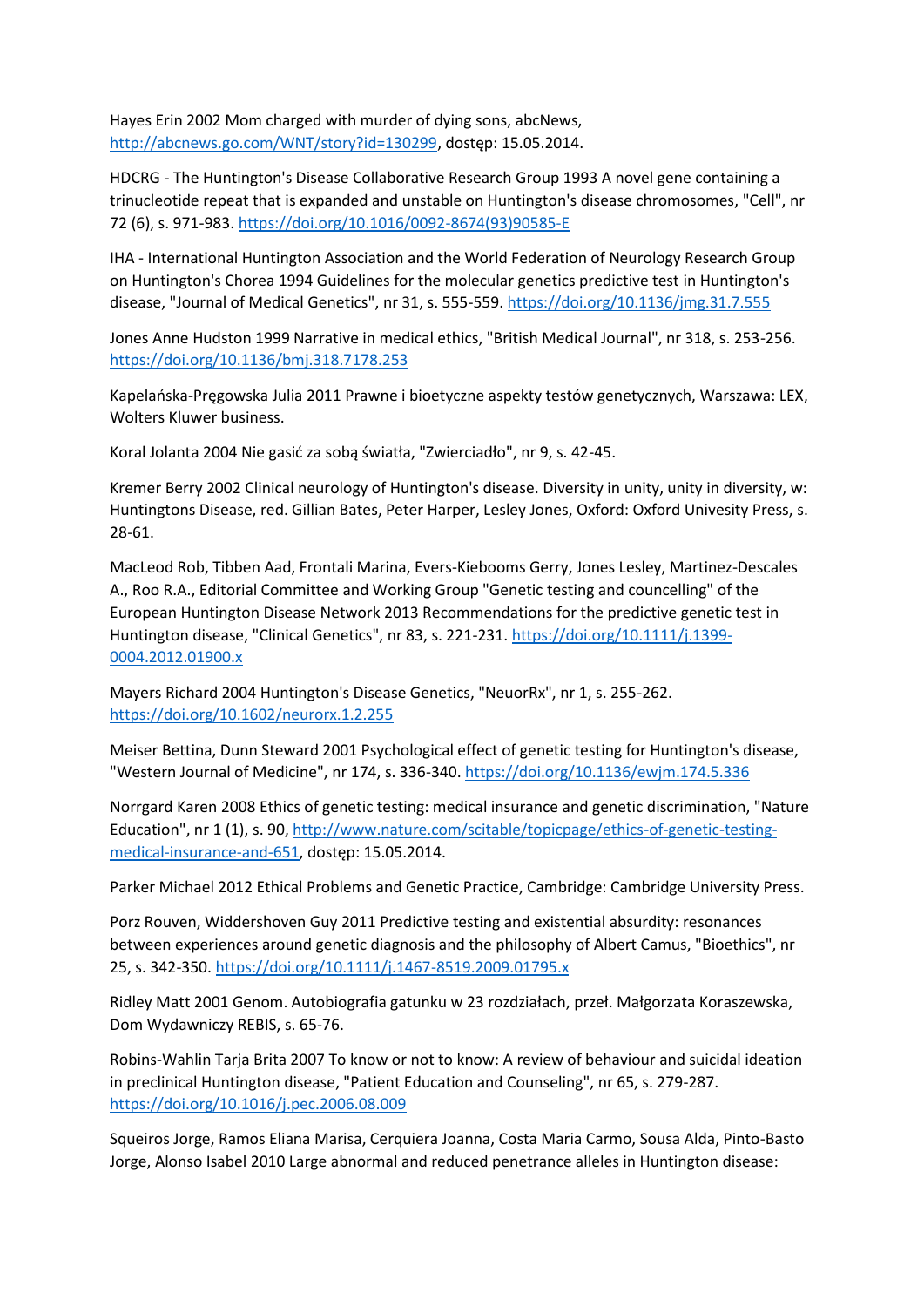instability in families and frequency at the laboratory, at the clinic and in the population, "Clinical Genetics", nr 78, s. 381-387. <https://doi.org/10.1111/j.1399-0004.2010.01388.x>

Taylor Sandra 2004 Predictive genetic test decisions for Huntington's disease; context, appraisal and new moral imperatives, "Social Science and Medicine", nr 58, s. 137-149. [https://doi.org/10.1016/S0277-9536\(03\)00155-2](https://doi.org/10.1016/S0277-9536(03)00155-2)

Van Riper Marcia 2005 Genetic testing and the family, "Journal of Midwifery Womens Health", nr 50, s. 227-233. <https://doi.org/10.1016/j.jmwh.2005.02.008>

Walewski Paweł 2003 Uwięzieni w pląsach, "Polityka", nr 28, s. 70-71.

Wexler Alice 1996 Mapping Fate. A Memoir of Family, Risk, and Genetic Research, Berkeley, Los Angeles, London: University of California Press.

#### **Źródła internetowe**

Council of Europe,<http://hub.coe.int/web/coe-portal/home>

International Huntington Association,<http://www.huntington-disease.org/>

National Human Genome Research Institute, [http://www.genome.gov](http://www.genome.gov/)

### Małgorzata Rajtar **Serce i krew. Rodziny świadków Jehowy wobec zespołu Downa**

Besier Gerhard, Vollnhals Clemens (red.) 2003 Repression und Selbstbehauptung. Die Zeugen Jehovas unter der NS- und der SED-Diktatur, Berlin: Duncker & Humbolt.

Braun Kathrin 2005 Not just for experts: The public debate about reprogenetics in Germany, "Hastings Center Report", nr 35 (3), s. 42-49. <https://doi.org/10.1353/hcr.2005.0054>

Carbonneau André 2004 Ethical Issues and the Religious and Historical Basis for the Objection of Jehovah's Witnesses to Blood Transfusion Therapy, Lewiston: The Edwin Mellen Press.

Côté Pauline, Richardson James T. 2001 Disciplined litigation, vigilant litigation, and deformation: Dramatic organization change in Jehovah's Witnesses, "Journal for the Scientific Study of Religion", nr 40 (1), s. 11-25. <https://doi.org/10.1111/0021-8294.00034>

Doktór Tadeusz 2001 Świadkowie Jehowy - religijność i moralność, w: Irena Borowik, Tadeusz Doktór, Pluralizm religijny i moralny w Polsce, Kraków: NOMOS, s. 181-200.

Franklin Sarah 2003 Re-thinking nature-culture. Anthropology and the new genetics, "Anthropological Theory", nr 3 (1), s. 65-85. <https://doi.org/10.1177/1463499603003001752>

Hacke Gerald 2000 Zeugen Jehovas in der DDR. Verfolgung und Verhalten einer religiösen Minderheit, Dresden: Hannah-Arendt-Institut.

Holden Andrew 2004 Jehovah's Witnesses. Portrait of a Contemporary Religious Movement, London, New York: Routledge.

Kirsch Thomas 2008 Spirits and Letters. Reading, Writing and Charisma in African Christianity, New York, Oxford: Berghahn Books.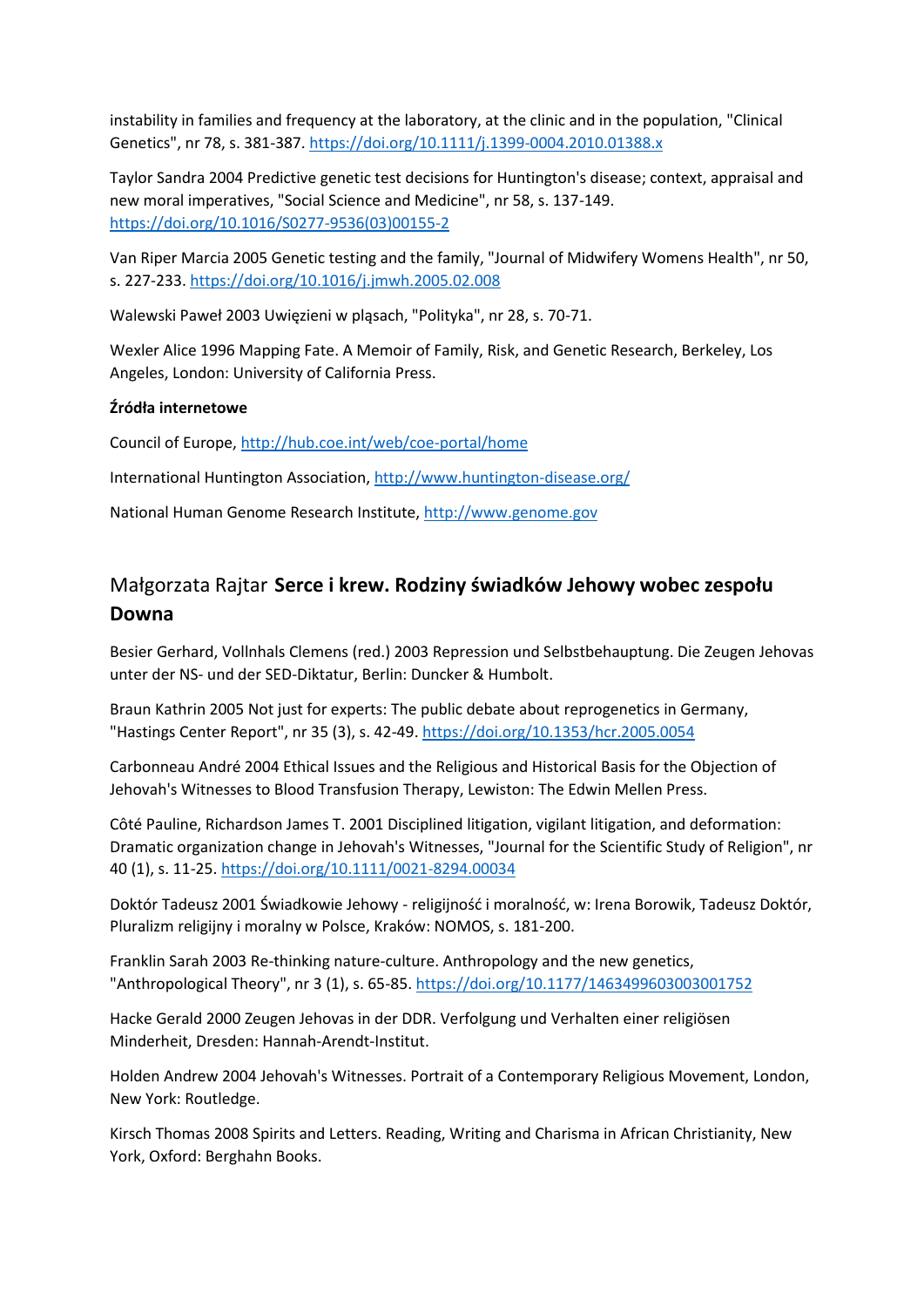Knox Zoe 2011 Writing Witness history: The historiography of the Jehovah's Witnesses and the Watch Tower Bible and Tract Society of Pennsylvania, "Journal of Religious History", nr 35 (2), s. 157- 180. <https://doi.org/10.1111/j.1467-9809.2010.01030.x>

Lederer Susan E. 2008 Flesh and Blood. Organ Transplantation and Blood Transfusion in Twentieth-- Century America, Oxford: Oxford University Press.

Lock Margaret 2011 Genomics: embodying molecular genomic, w: A Companion to the Anthropology of the Body and Embodiment, red. Frances E. Mascia-Lees, Oxford, Malden: Wiley-Blackwell, s. 223- 238. <https://doi.org/10.1002/9781444340488.ch12>

Muramoto Osamu 1998 Bioethics of the refusal of blood by Jehovah's Witnesses: part 1. Should bioethical deliberation consider dissidents' views?, "Journal of Medical Ethics", nr 24, s. 223-230. <https://doi.org/10.1136/jme.24.4.223>

Muramoto Osamu 1999 Bioethics of the refusal of blood by Jehovah's Witnesses: part 3. A proposal for a don't-ask-don't-tell policy, "Journal of Medical Ethics", nr 25, s. 463-468. <https://doi.org/10.1136/jme.25.6.463>

2001 Bioethical aspects of the recent changes in the policy of refusal of blood by Jehovah's Witnesses, "British Medical Journal", nr 322, s. 37-39. <https://doi.org/10.1136/bmj.322.7277.37>

Orsi Robert A. 2005 "Mildred, is it fun to be a cripple?" The culture of suffering in mid-twentieth century American catholicism, w: Between Heaven and Earth. The Religious Worlds People Make and the Scholars Who Study Them, Princeton: Princeton University Press, s. 19-47. <https://doi.org/10.1515/9781400849659-003>

Palmer Susan 1997 AIDS as an Apocalyptic Metaphor in North America, Toronto: University of Toronto Press.

Penton James M. 1985 Apocalypse Delayed. The Story of Jehovah's Witnesses, Toronto: University of Toronto Press.

Rajtar Małgorzata 2013 Bioethics and religious bodies. Refusal of blood transfusions in Germany, "Social Science & Medicine", nr 98, s. 271-277. <https://doi.org/10.1016/j.socscimed.2013.02.043>

Rapp Rayna 2007 Real-time fetus: The role of the sonogram in the age of monitored reproduction, w: Beyond the Body Proper: Reading the Anthropology of Material Life, red. Margaret Lock, Judith Farquhar, Durham: Duke University Press, s. 608-622.

Rapp Rayna, Ginsburg Faye 2001 Enabling disability. Rewriting kinship, reimagining citizenship, "Public Culture", nr 13 (3), s. 533-556. <https://doi.org/10.1215/08992363-13-3-533>

Rapp Rayna, Ginsburg Faye 2010 The human nature of disability, "American Anthropologist", nr 112 (4), s. 512-521 [wypowiedź w ramach debaty pt.: Vital Topics Forum: On Nature and the Human, red. Augustín Fuentes]. <https://doi.org/10.1111/j.1548-1433.2010.01271.x>

Rapp Rayna, Ginsburg Faye 2012 Anthropology and the study of disability worlds, w: Medical Anthropology at the Intersections. Histories, Activisms, and Futures, red. Marcia C. Inhorn, Emily Wentzell, Durham: Duke University Press, s. 163-182. <https://doi.org/10.1215/9780822395478-011>

Ridley Donald T. 1999 Jehovah's Witnesses' refusal of blood: obedience to scripture and religious conscience, "Journal of Medical Ethics", nr 25, s. 469-472. <https://doi.org/10.1136/jme.25.6.469>